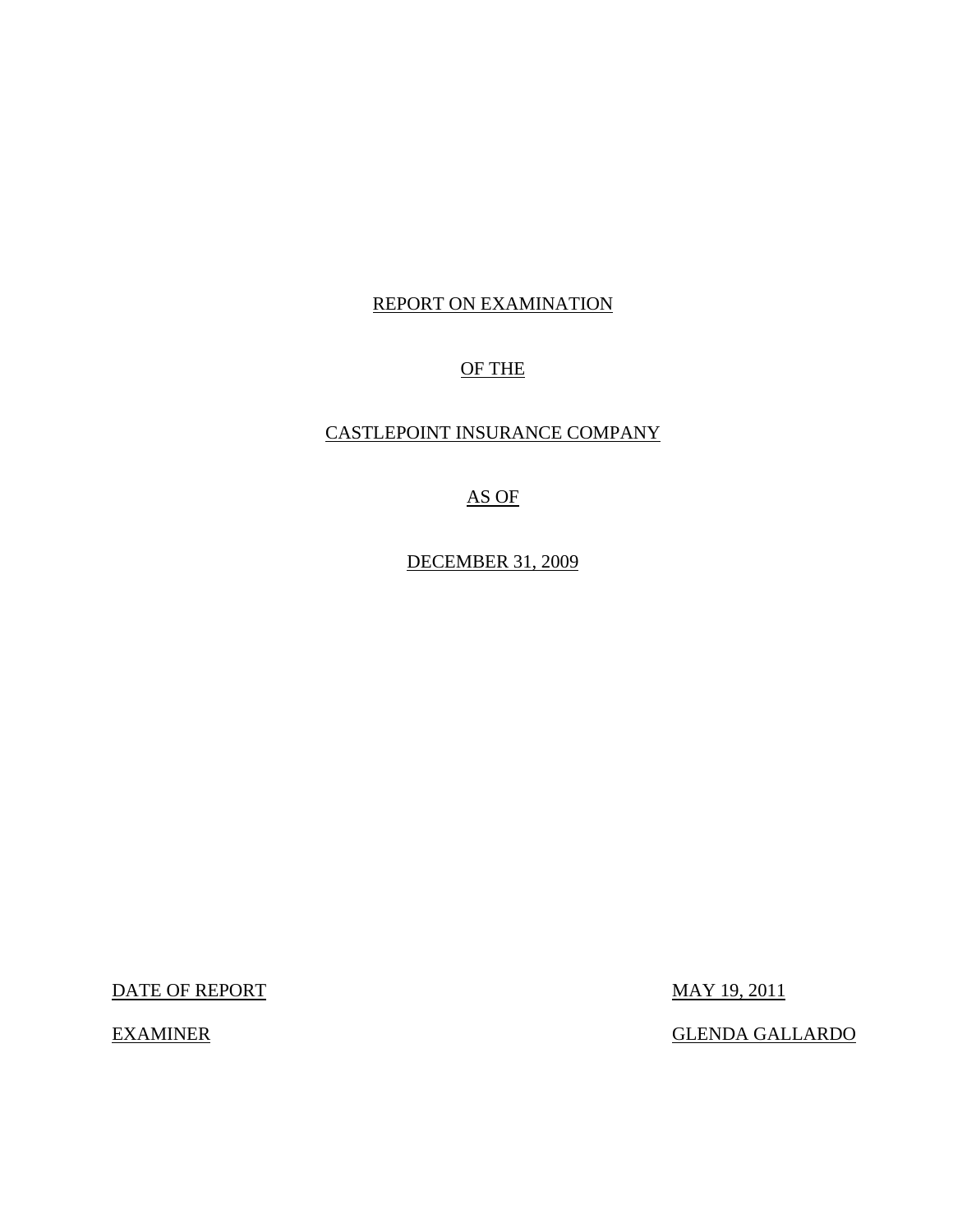# TABLE OF CONTENTS

## ITEM NO. PAGE NO.

| 1. | Scope of examination                                                                                                                                             | $\overline{2}$                |
|----|------------------------------------------------------------------------------------------------------------------------------------------------------------------|-------------------------------|
| 2. | <b>Description of Company</b>                                                                                                                                    | 3                             |
|    | A. Management<br>B. Territory and plan of operation<br>C. Reinsurance<br>D. Holding company system<br>E. Significant operating ratios<br>F. Accounts and records | 4<br>6<br>7<br>12<br>14<br>14 |
| 3. | <b>Financial statements</b>                                                                                                                                      | 15                            |
|    | A. Balance sheet<br>B. Statement of income                                                                                                                       | 15<br>17                      |
| 4. | Losses and loss adjustment expenses                                                                                                                              | 18                            |
| 5. | Compliance with prior report on examination                                                                                                                      | 18                            |
| 6. | Summary of comments and recommendations                                                                                                                          | 19                            |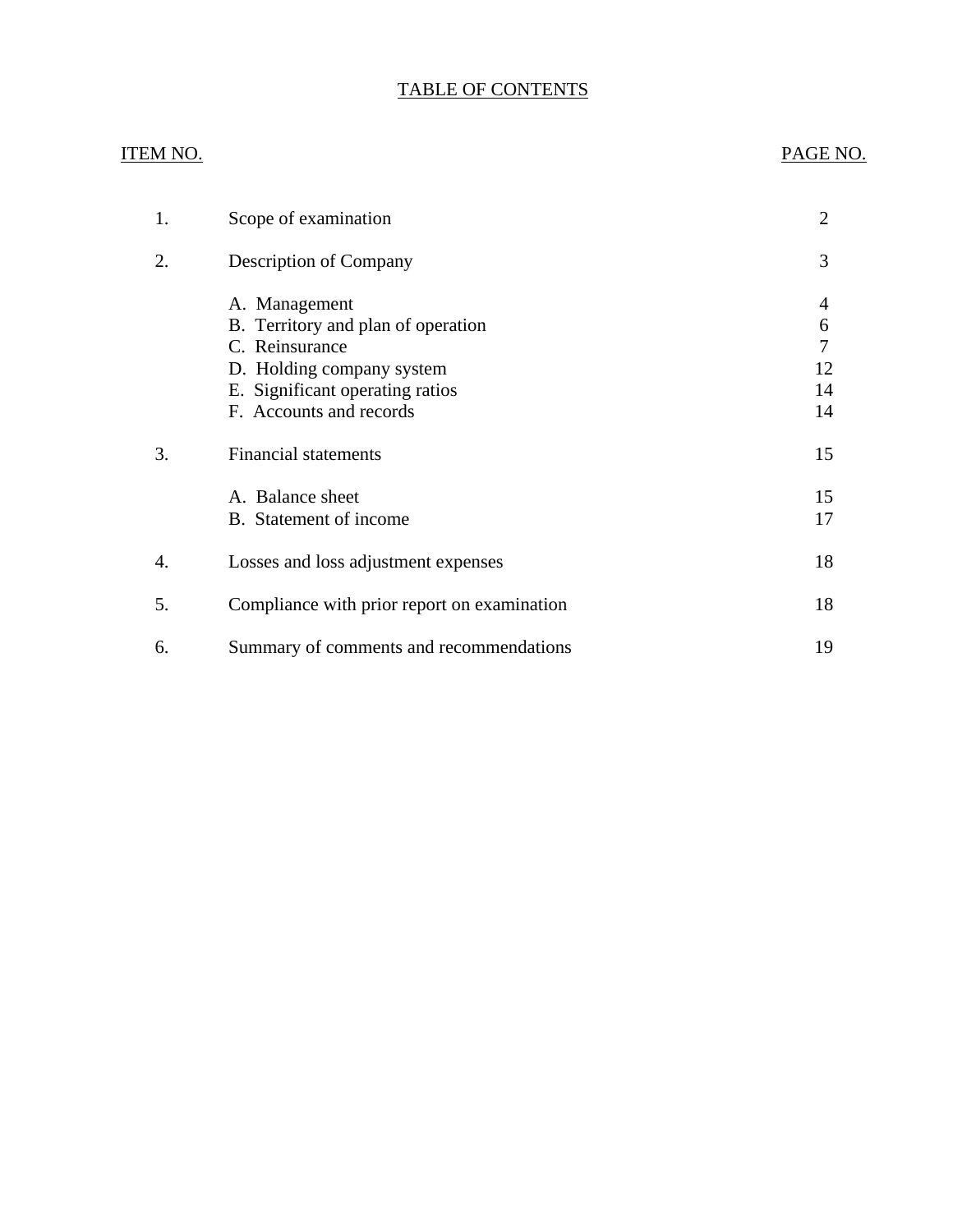

STATE OF NEW YORK INSURANCE DEPARTMENT 25 BEAVER STREET NEW YORK, NEW YORK 10004

May 19, 2011

Honorable James J. Wrynn Superintendent of Insurance Albany, New York 12257

Sir:

Pursuant to the requirements of the New York Insurance Law, and in compliance with the instructions contained in Appointment Number 30443 dated December 10, 2009, attached hereto, I have made an examination into the condition and affairs of CastlePoint Insurance Company as of December 31, 2009, and submit the following report thereon.

Wherever the designation "the Company" appears herein without qualifications, it should be understood to indicate CastlePoint Insurance Company.

Wherever the term "Department" appears herein without qualification, it should be understood to mean the New York Insurance Department.

The examination was conducted at the Company's home office located at 120 Broadway, New York, NY 10271.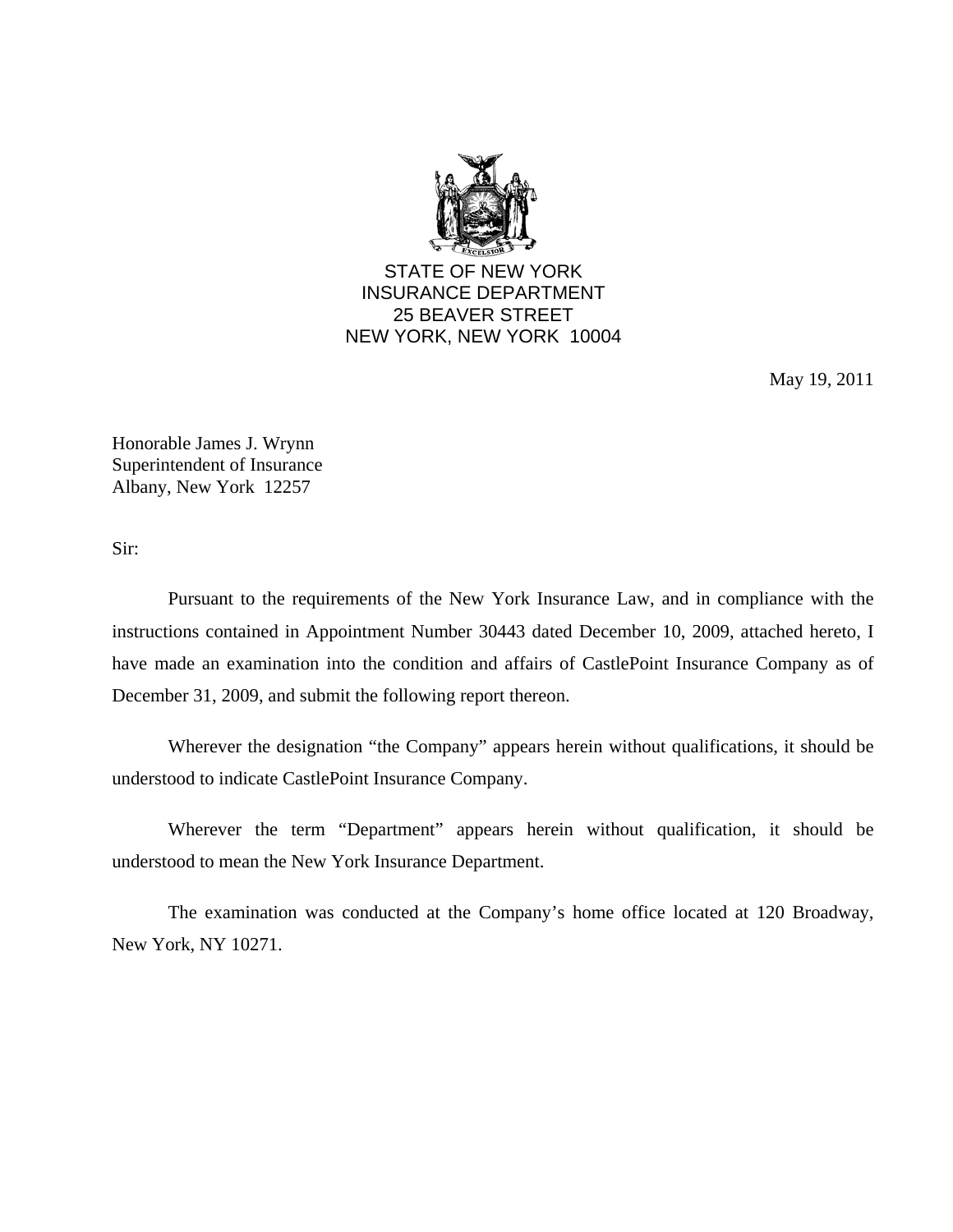#### 1. **SCOPE OF EXAMINATION**

<span id="page-3-0"></span>The Department has performed a multi-state examination of CastlePoint Insurance Company*.*  The previous examination was conducted as of December 31, 2006. This examination covered the three-year period from January 1, 2007 through December 31, 2009. Transactions occurring subsequent to this period were reviewed where deemed appropriate by the examiner.

This examination was conducted in accordance with the National Association of Insurance Commissioners ("NAIC") Financial Condition Examiners Handbook ("Handbook"), which requires that we plan and perform the examination to evaluate the financial condition and identify prospective risks of the Company by obtaining information about the Company including corporate governance, identifying and assessing inherent risks within the Company and evaluating system controls and procedures used to mitigate those risks. This examination also includes assessing the principles used and significant estimates made by management, as well as evaluating the overall financial statement presentation, management's compliance with Statutory Accounting Principles and annual statement instructions when applicable to domestic state regulations.

All financially significant accounts and activities of the Company were considered in accordance with the risk-focused examination process. This examination also included a review and evaluation of the Company's own control environment assessment. The examiners also relied upon audit work performed by the Company's independent public accountants when appropriate.

This examination report includes a summary of significant findings for the following items as called for in the Financial Condition Examiners Handbook of the NAIC:

> Significant subsequent events Company history Corporate records Management and control Fidelity bonds and other insurance Territory and plan of operation Growth of Company Loss experience Reinsurance Accounts and records Statutory deposits Financial statements Summary of recommendations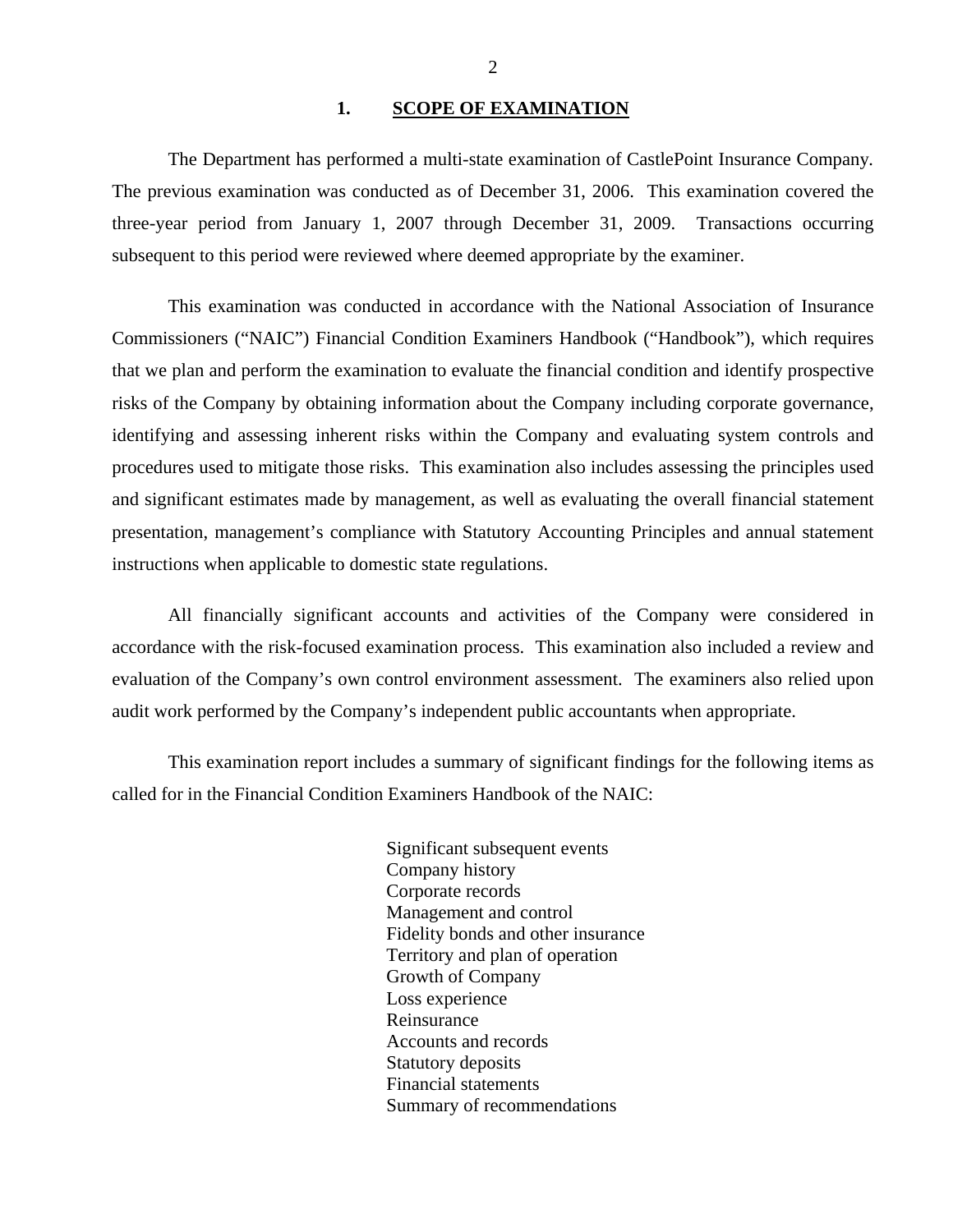<span id="page-4-0"></span>A review was also made to ascertain what action was taken by the Company with regard to comments and recommendations contained in the prior report on examination.

This report on examination is confined to financial statements and comments on those matters that involve departures from laws, regulations or rules, or that are deemed to require explanation or description.

## **2. DESCRIPTION OF COMPANY**

The Company was incorporated under the laws of the State of New York on August 28, 1922, as a co-operative fire insurance company under the name of the Surety Co-operative Fire Insurance Company. Subsequently, Christiania Insurance Company purchased the Company, then known as Surety Reinsurance Company, and assumed its entire book of business. On February 17, 1993, the Company was relicensed as a stock property and casualty insurance company. On January 1, 1997, Folksamerica Reinsurance Company purchased Christiania Insurance Company as well as the Company.

On May 29, 1998, the Company was purchased by Lawrenceville Holdings, Inc. ("LHI"), a New Jersey corporation ultimately controlled by Medical Inter-Insurance Exchange ("MIIX") of New Jersey. LHI owned 100% of the outstanding stock of the Company. The Company was then granted permission to change its name to MIIX Insurance Company of New York.

On June 29, 2006, Tower Group, Inc. ("TGI"), a Delaware corporation purchased from LHI all of the issued and outstanding stock of the Company. The Company was then granted permission to change its name to Tower Indemnity Insurance Company of New York.

On December 4, 2006, CastlePoint Management Corp., a Delaware Corporation purchased from TGI all of the issued and outstanding capital stock of Tower Indemnity Insurance Company of New York. The Company was then granted permission to change its name to CastlePoint Insurance Company.

On February 5, 2009, Tower Group Inc. and Ocean I Corporation, a wholly-owned indirect subsidiary of TGI, completed the acquisition of the Company pursuant to the terms and conditions of the agreement and plan of merger dated as of August 4, 2008.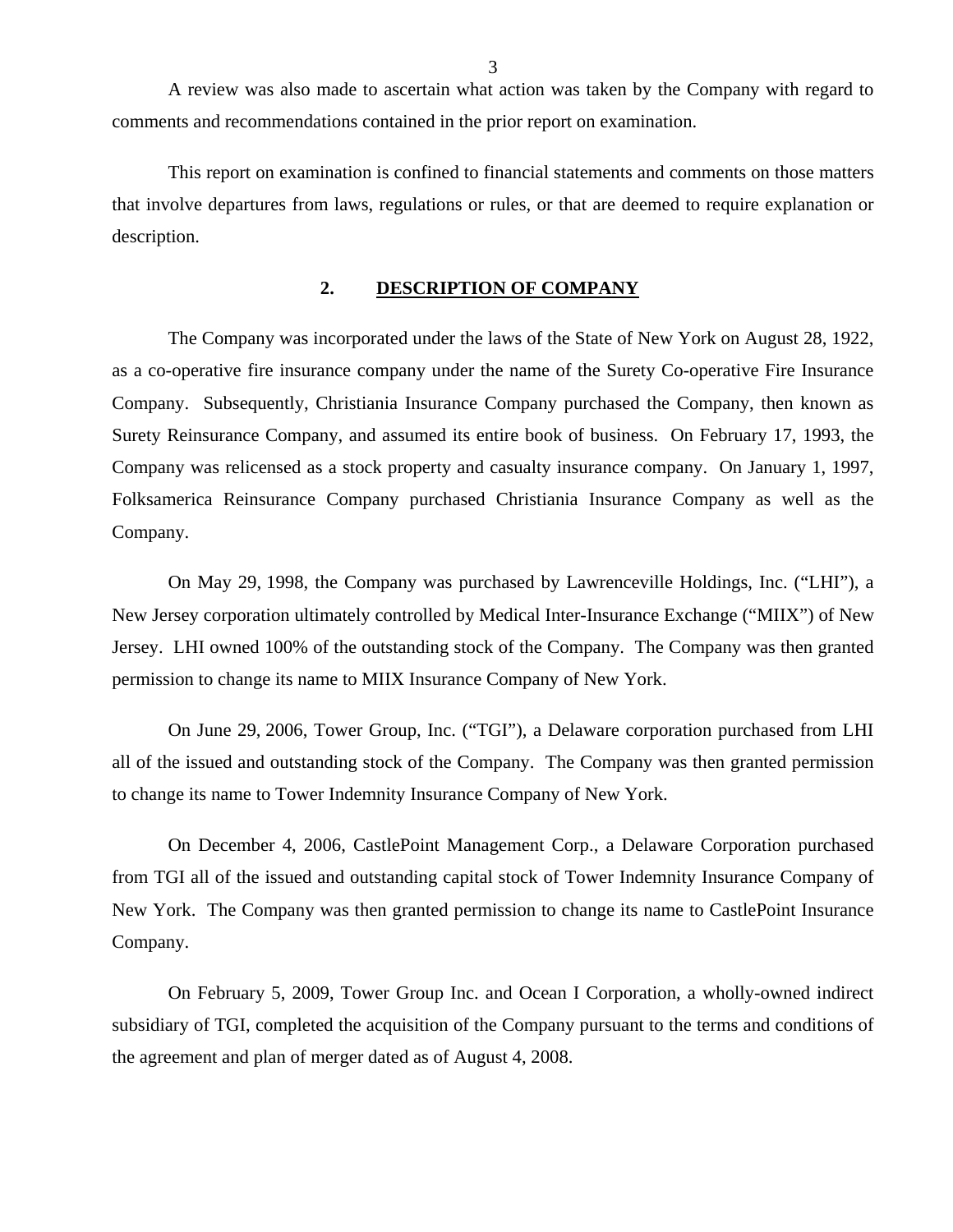At December 31, 2009, capital paid in was \$4,000,000 consisting of 100,000 shares of \$40 par value per share common stock. Gross paid in and contributed surplus was \$114,470,619. Gross paid in and contributed surplus increased by \$111,752,591 during the examination period, as follows:

| Year | Description                                     |              | Amount        |
|------|-------------------------------------------------|--------------|---------------|
| 2006 | Beginning gross paid in and contributed surplus |              | \$2,718,028   |
| 2007 | Surplus contribution                            | \$80,422,064 |               |
| 2008 | Surplus contribution                            | 30,000,000   |               |
| 2009 | Surplus contribution                            | 1,330,527    |               |
|      | <b>Total Surplus Contributions</b>              |              | 111,752,591   |
| 2009 | Ending gross paid in and contributed surplus    |              | \$114,470,619 |

#### A. Management

Pursuant to the Company's charter and by-laws, management of the Company is vested in a board of directors consisting of not less than thirteen nor more than twenty-one members. The board meets five times during each calendar year. At December 31, 2009, the board of directors was comprised of the following thirteen members:

| <b>Name and Residence</b> | <b>Principal Business Affiliation</b>                 |
|---------------------------|-------------------------------------------------------|
| Salvatore V. Abano        | Senior Vice President and Chief Information Officer,  |
| Milltown, NJ              | Tower Insurance Company of New York                   |
| Francis M. Colalucci      | Senior Vice President,                                |
| New York, NY              | Tower Insurance Company of New York                   |
| Brian W. Finkelstein      | Managing Vice President and Controller,               |
| Rye Brook, NY             | Tower Insurance Company of New York                   |
| Michael H. Lee            | President and Chief Executive Officer,                |
| New York, NY              | Tower Insurance Company of New York                   |
| Gary S. Maier             | Senior Vice President and Chief Underwriting Officer, |
| Tenafly, New Jersey       | Tower Insurance Company of New York                   |
| Scott T. Melnik           | Managing Vice President,                              |
| Kings Park, NY            | Tower Insurance Company of New York                   |
| Elliot S. Orol            | Senior Vice President, General Counsel and Secretary, |
| New York, NY              | Tower Insurance Company of New York                   |
| Christian K. Pechmann     | Senior Vice President,                                |
| Mendham, NJ               | Tower Insurance Company of New York                   |

4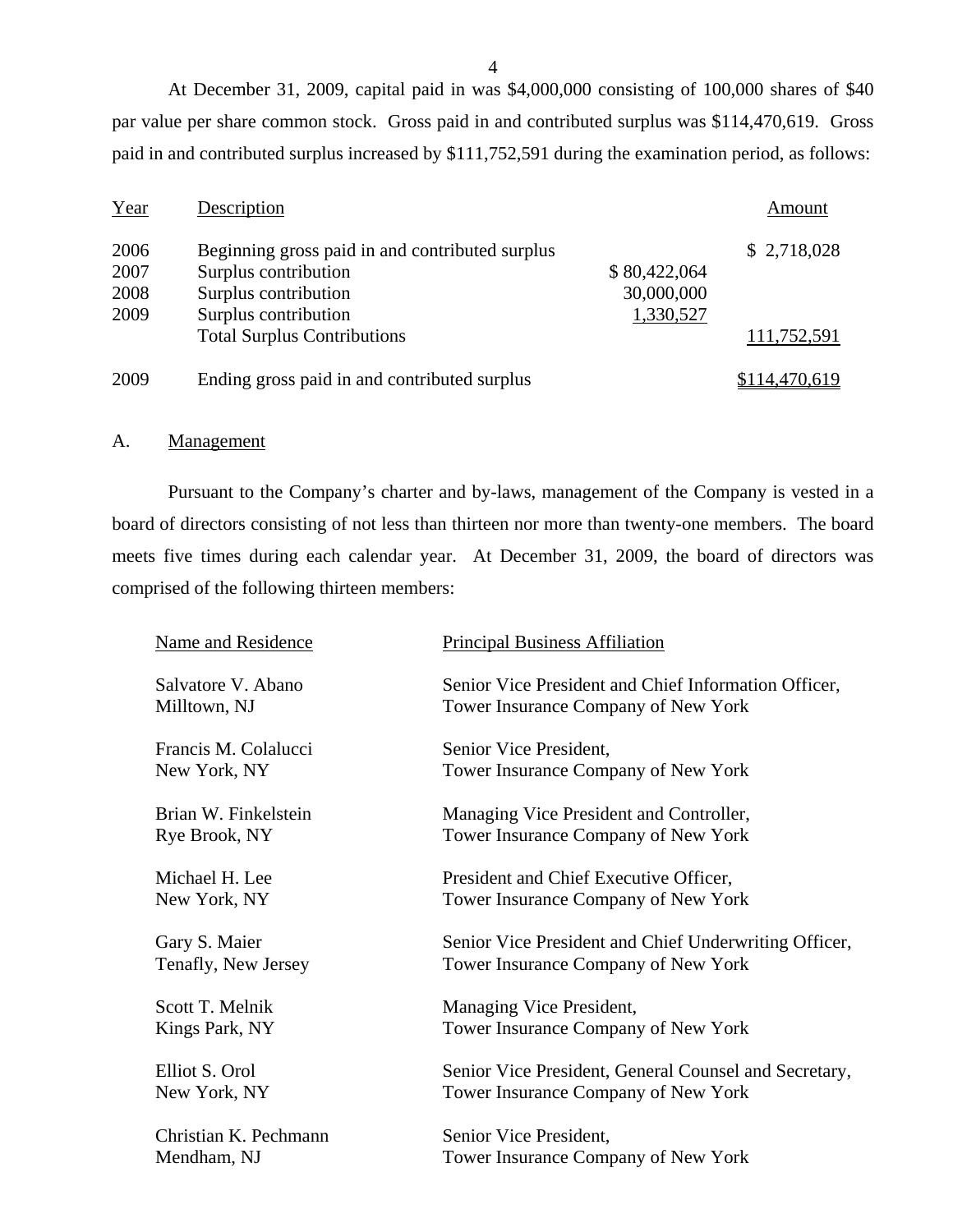|                    | 5                                                        |
|--------------------|----------------------------------------------------------|
| Name and Residence | <b>Principal Business Affiliation</b>                    |
| Laurie A. Ranegar  | Senior Vice President, Operations,                       |
| New Hope, PA       | Tower Insurance Company of New York                      |
| Bruce W. Sanderson | Managing Vice President, Field Management,               |
| North Caldwell, NJ | Tower Insurance Company of New York                      |
| Thomas H. Song     | Managing Vice President,                                 |
| South Orange, NJ   | Tower Insurance Company of New York                      |
| Joel S. Weiner     | Senior Vice President, Strategic Planning and Actuarial, |
| New Hope, PA       | Tower Insurance Company of New York                      |
| Catherine M. Wragg | Managing Vice President, Human Resources and             |
| Jersey City, NJ    | Administration,                                          |
|                    | Tower Insurance Company of New York                      |

When reviewing the minutes, the examiner noted that the Company did not hold regular board meetings during the period covered by this examination. In lieu of formal board meetings, the Company's business was conducted through "Action by Unanimous Consent of Directors without a Meeting."

It is the Department's position that there should be at least one annual meeting of the Company's Board of Directors and any "Action by Unanimous Consent of Directors without a Meeting" should be limited to emergency situations only. Members of the board have a fiduciary responsibility and must evince an ongoing interest in the affairs of the insurer. It is essential that board members have regular meetings in which they set forth their views on relevant matters so that they may reach appropriate decisions. It is recommended that the Company convene regularly scheduled quarterly meetings of its board of directors as stated in its by-laws and maintain complete minutes of such proceedings.

As of December 31, 2009, the principal officers of the Company were as follows:

| Name                              | Title                                                                 |
|-----------------------------------|-----------------------------------------------------------------------|
| Michael H. Lee                    | President and Chief Executive Officer                                 |
| Francis M. Colalucci <sup>*</sup> | <b>Treasurer and Chief Financial Officer</b>                          |
| Joel S. Weiner                    | Senior Vice President, Chief Actuary and Chief<br><b>Risk Officer</b> |
| Elliot S. Orol                    | Senior Vice President, General Counsel and<br>Secretary               |
| Gary S. Maier                     | <b>Chief Underwriting Officer</b>                                     |

\*Mr. Colalucci resigned in early 2010 and was replaced by William Hitselberger.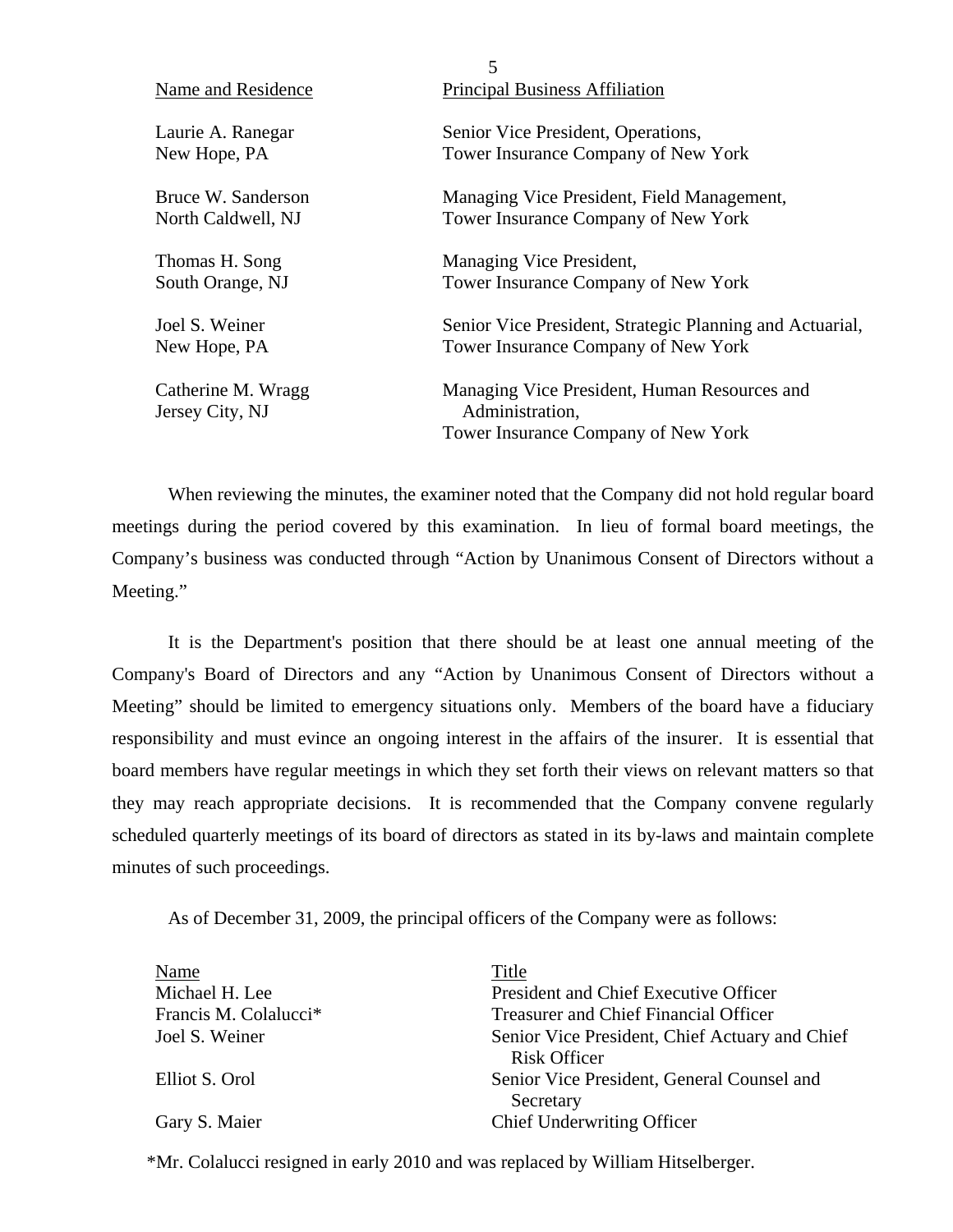### B. Territory and Plan of Operation

As of December 31, 2009, the Company was licensed to write business in New York and New Jersey.

As of the examination date, the Company was authorized to transact the kinds of insurance as defined in the following numbered paragraphs of Section 1113(a) of the New York Insurance Law:

| P <u>aragraph</u> | Line of Business                               |
|-------------------|------------------------------------------------|
| 3                 | Accident and health                            |
| $\overline{4}$    | Fire                                           |
| 5                 | Miscellaneous property                         |
| 6                 | Water damage                                   |
| 7                 | Burglary and theft                             |
| 8                 | Glass                                          |
| 9                 | Boiler and machinery                           |
| 10                | Elevator                                       |
| 11                | Animal                                         |
| 12                | Collision                                      |
| 13                | Personal injury liability                      |
| 14                | Property damage liability                      |
| 15                | Workers' compensation and employers' liability |
| 16                | Fidelity and surety                            |
| 19                | Motor vehicle and aircraft physical damage     |
| 20                | Marine and inland marine                       |
| 21                | Marine protection and indemnity                |
| 22                | Residual value                                 |

Based on the lines of business for which the Company is licensed and the Company's current capital structure, and pursuant to the requirements of Articles 13 and 41 of the New York Insurance Law, the Company is required to maintain a minimum surplus to policyholders in the amount of \$6,000,000.

CastlePoint Insurance Company writes traditional and specialty program business managed by CastlePoint Management Corp. and produced mostly by Tower Risk Management Corp. as well as other general agents. The Company targets programs that are not exposed to catastrophe losses and typically demonstrate shorter-tailed characteristics. The Company offers commercial package, fire and allied lines, commercial general liability, workers' compensation, homeowners, professional liability, commercial and personal inland marine, and commercial and personal automobile. The Company is authorized to write business in New York and New Jersey on an admitted basis.

6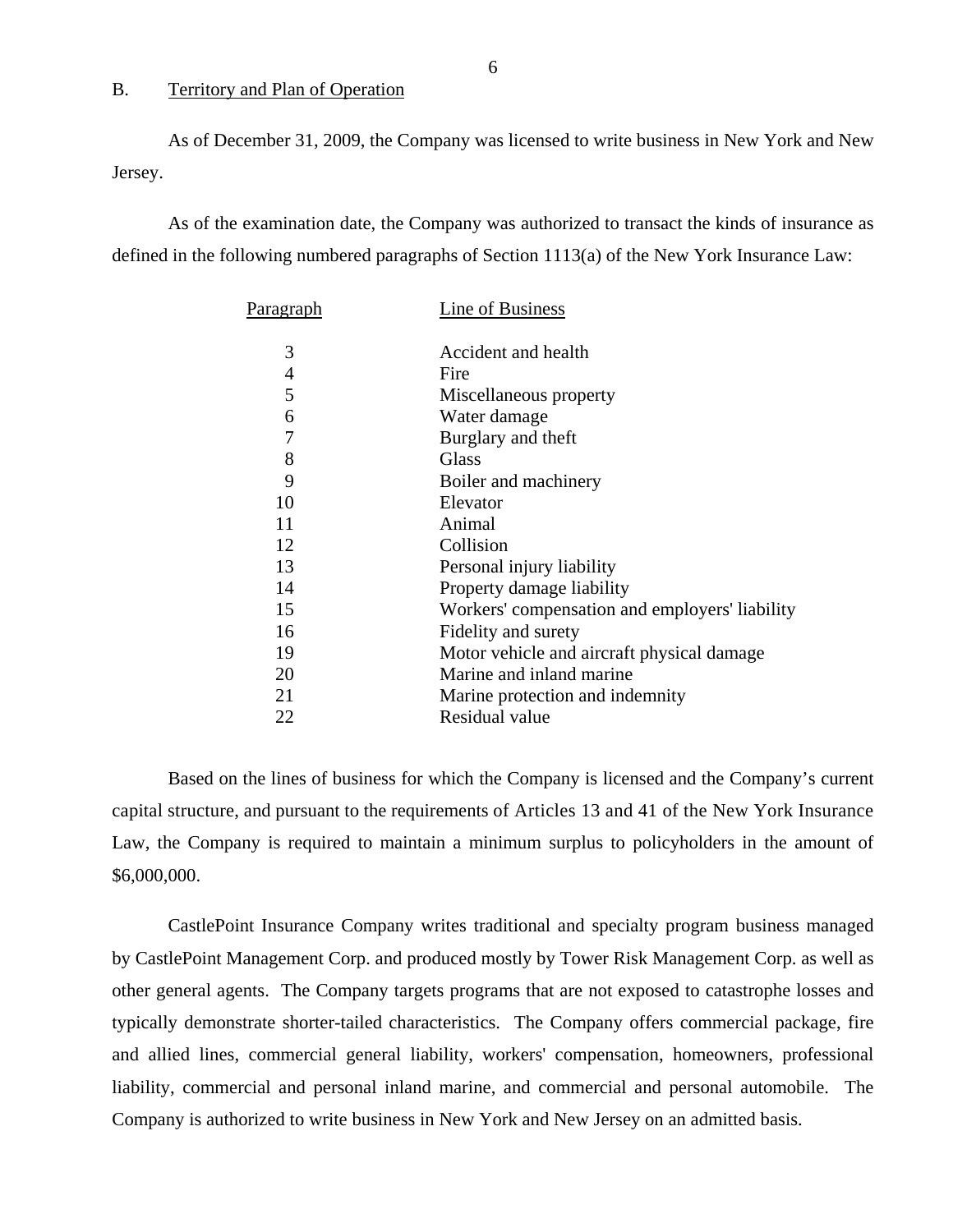<span id="page-8-0"></span>Effective February 5, 2009, the Company was added to Tower Insurance Company of New York's inter-company pooling agreement, retroactive to January 1, 2009.

The following schedule shows the direct premiums written by the Company both in total and in New York for the period under examination:

|               |                |                | Premiums Written in New York State as a |
|---------------|----------------|----------------|-----------------------------------------|
| Calendar Year | New York State | Total Premiums | Percentage of Total Premium             |
|               |                |                |                                         |
| 2007          | \$77,266,046   | \$86,604,324   | 89.22%                                  |
| 2008          | \$160,927,068  | \$183,257,868  | 87.81%                                  |
| 2009          | \$160,295,957  | \$191,943,719  | 83.51%                                  |

### C. Reinsurance

Assumed reinsurance accounted for 11% of the Company's gross premium written at December 31, 2009, excluding business assumed via the inter-company pooling agreement. The Company's assumed reinsurance business has remained stable since the last examination. The Company's assumed business relates in part to the participation in a mandated pool and the assumption of certain specialty programs. The Company utilizes reinsurance accounting as defined in NAIC Accounting Practices and Procedures Manual Statements of Statutory Accounting Principles ("SSAP") No. 62 for all of its assumed reinsurance business.

#### 90% Quota Share Reinsurance Agreement

Effective February 19, 2009, the Company entered into a 90% quota share reinsurance agreement with CastlePoint Florida Insurance Company ("CPFIC"), whereby CPFIC cedes 90% of the new and renewal policies identified as workers' compensation and trucking liability, produced and written on behalf of CPFIC by Aequicap CP Services, Inc. The agreement was amended to revise the reinsurance coverage and termination provisions. The 90% quota share reinsurance agreement and the amendments were approved by the Department pursuant to the provisions of Section 1505(d) of the New York Insurance Law.

#### Inter-Company Pooling Agreement

Effective January 1, 2008, Tower Insurance Company of New York ("TICNY"), an affiliate of the Company, functioning as the pool manager, entered into an inter-company pooling agreement (the "Pooling Agreement") with several of its insurance affiliates: Tower National Insurance Company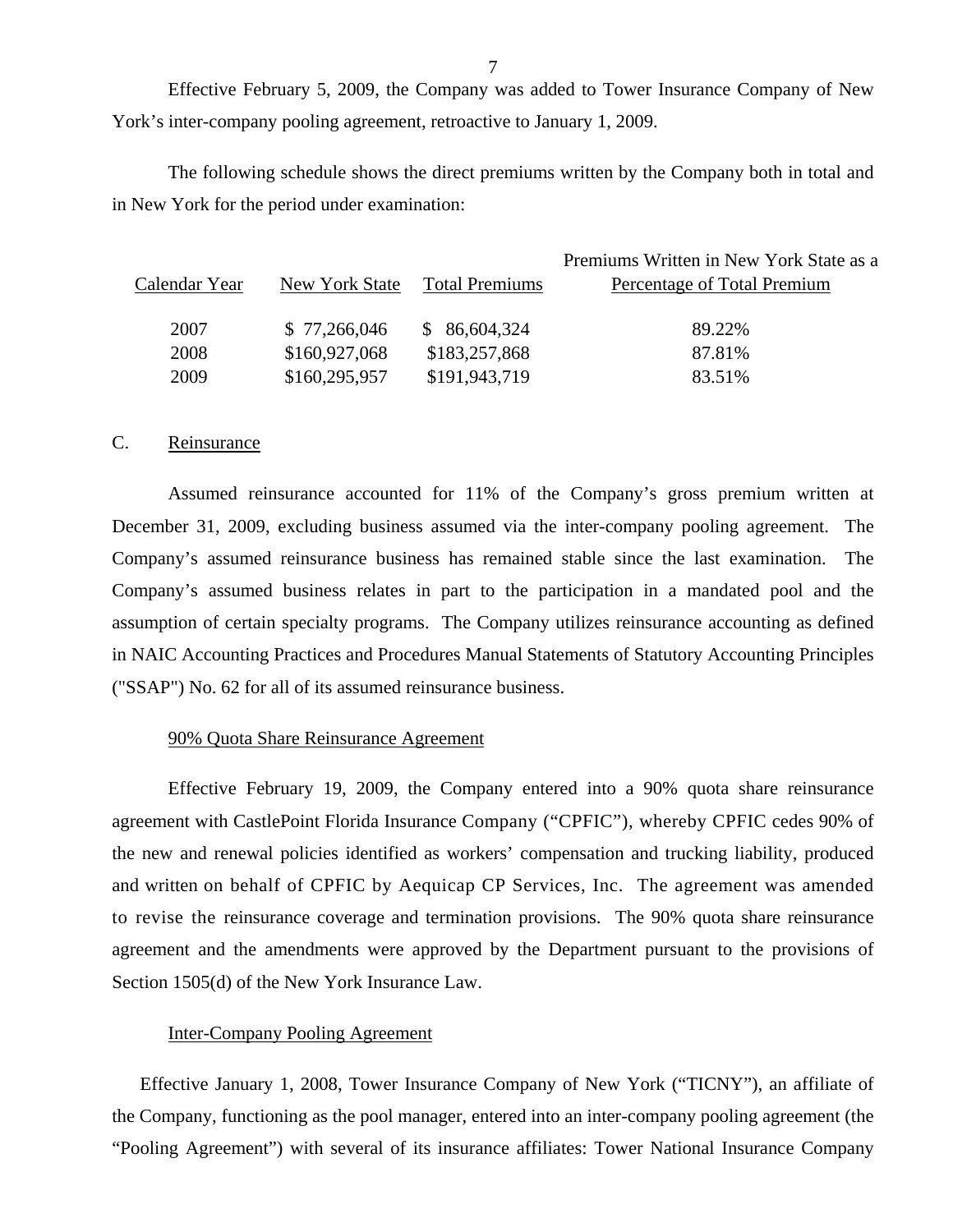("TNIC"), Preserver Insurance Company ("PIC"), North East Insurance Company ("NEIC"), and Mountain Valley Insurance Company ("MVIC") (collectively, the "pool members"). On February 5, 2009, the date the Company was acquired by Tower Group, Inc. ("TGI"), the Pooling Agreement was amended to include the Company. On April 1, 2009, the Pooling Agreement was again amended to include Hermitage Insurance Company ("HIC"), as a result of the acquisition of HIC by TGI. On December 31, 2009, the Pooling Agreement was amended to include CastlePoint National Insurance Company ("CPNIC", formerly known as SUA Insurance Company), as a result of the acquisition of CPNIC by TGI.

According to the terms of the Pooling Agreement, the pool members will cede 100% of all their direct and assumed business written to TICNY, which in turn will accept as assumed reinsurance 100% of the net liabilities with respect to policies issued by the pool members. At the same time, TICNY will retrocede to the pool members a percentage of the pooled business (net of internal and external reinsurance) as set forth in the pooling agreement.

Tower Insurance Company of New York will negotiate, obtain and maintain reinsurance on behalf of itself and the pool members with respect to the insurance liability under all policies written by the pool members, including the Company. All ceded balances related to internal and external reinsurance contracts are recorded in the statutory financial statements of TICNY and all reinsurers that are parties to the contracts are included in TICNY's Schedule F. It is noted that the TICNY is the only pool member that establishes a provision for reinsurance.

The agreement and all its amendments were reviewed and approved by the Department pursuant to Section 1505 of the New York Insurance Law.

The participating percentages of each pool member as of December 31, 2009 were as follows:

| Company                                       | State of Domicile | Abbreviation | NAIC# | Pooling Percentage |
|-----------------------------------------------|-------------------|--------------|-------|--------------------|
| Tower Insurance Company of New York           | <b>NY</b>         | TICNY        | 44300 | 37%                |
| <b>CastlePoint National Insurance Company</b> | IL                | <b>CNIC</b>  | 40134 | 18%                |
| <b>CastlePoint Insurance Company</b>          | <b>NY</b>         | <b>CPIC</b>  | 17205 | 16%                |
| Hermitage Insurance Company                   | <b>NY</b>         | <b>HIC</b>   | 18376 | 13%                |
| <b>Preserver Insurance Company</b>            | NJ                | <b>PIC</b>   | 15586 | 7%                 |
| North East Insurance Company                  | <b>ME</b>         | <b>NEIC</b>  | 24007 | 4%                 |
| Mountain Valley Indemnity Company             | <b>NH</b>         | <b>MVIC</b>  | 10205 | 3%                 |
| <b>Tower National Insurance Company</b>       | MA                | TNIC         | 43702 | 2%                 |
| Total                                         |                   |              |       | 100%               |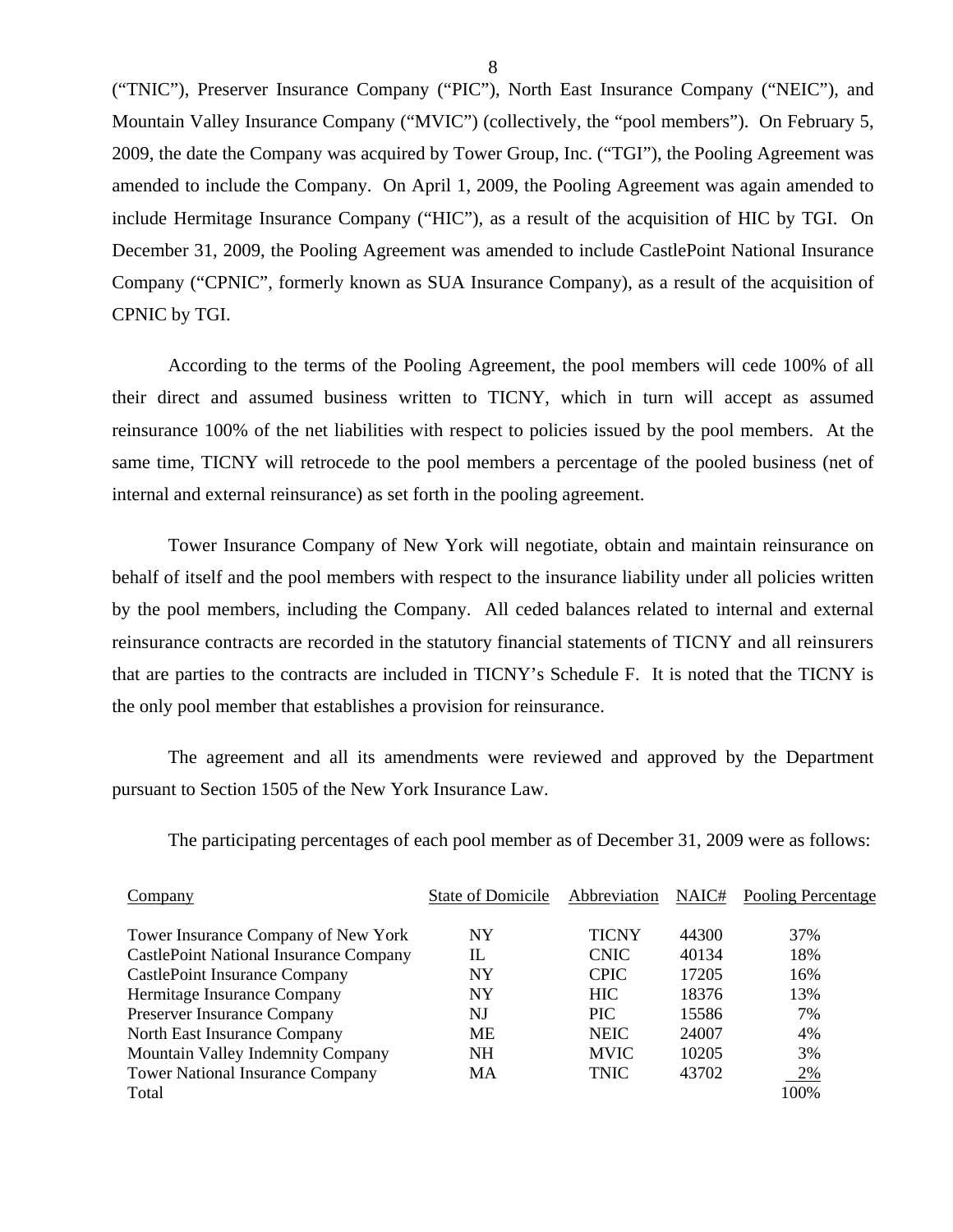The company has structured its ceded reinsurance program to limit its maximum exposure on any one risk as follows:

#### Net Quota Share Reinsurance Agreement with CastlePoint Reinsurance Company, Ltd.

Effective July 1, 2009, TICNY and its pool members entered into a 50% quota share reinsurance agreement with an affiliated unauthorized reinsurer, CastlePoint Reinsurance Company Ltd. ("CPRE"). A provision of the contract indicates that the parties may agree in writing to adjust the quota share number to any percentage between 25% and 50%. Business covered under this agreement relates to all new and renewed policies written during the term the contract. Cessions under this agreement should be made only after the application of all inuring reinsurance the Company may have in place. Prior to December 31, 2009, TICNY and its pool members were also reinsured by CPRE. The business covered was as follows:

- 
- $\bullet$  July 1, 2006 to December 31, 2006 New and renewal (40%)
- January 1, 2007 to March 31, 2007 New and renewal  $(49\%)$
- April 1, 2007 to June 30, 2007 New and renewal  $(40\%)$
- $\bullet$  July 1, 2007 to December 31, 2008 In-force, new and renewal (25%)

• April 1 to June 30, 2006 In-force, new and renewal premium (30%)

TICNY and its pool members did not reinsure any new and renewal premium in the first six months of 2009.

In addition to the quota share agreement with CPRE, the Company maintains the following reinsurance program both on a proportional and non-proportional basis:

| <b>Type of Treaty</b>                                               | Cession                                                                                                                                                                                                                                                                                                                        |
|---------------------------------------------------------------------|--------------------------------------------------------------------------------------------------------------------------------------------------------------------------------------------------------------------------------------------------------------------------------------------------------------------------------|
| Proportional<br>95% Umbrella Quota Share<br>100% Authorized         | Covers commercial and personal umbrella 95%<br>any one risk, any one occurrence up to a maximum<br>of \$5 million.                                                                                                                                                                                                             |
| 80% Umbrella Quota Share (Agency<br>Reinsurance)<br>100% Authorized | Covers umbrella liability and excess liability<br>produced and underwritten by W. H. Greene and<br>Associates.<br>80% quota share subject to a maximum of \$5<br>million; losses from sexual assault subject to an<br>aggregate of 80% of \$5 million. Also covers extra<br>contractual obligations not to exceed \$5 million. |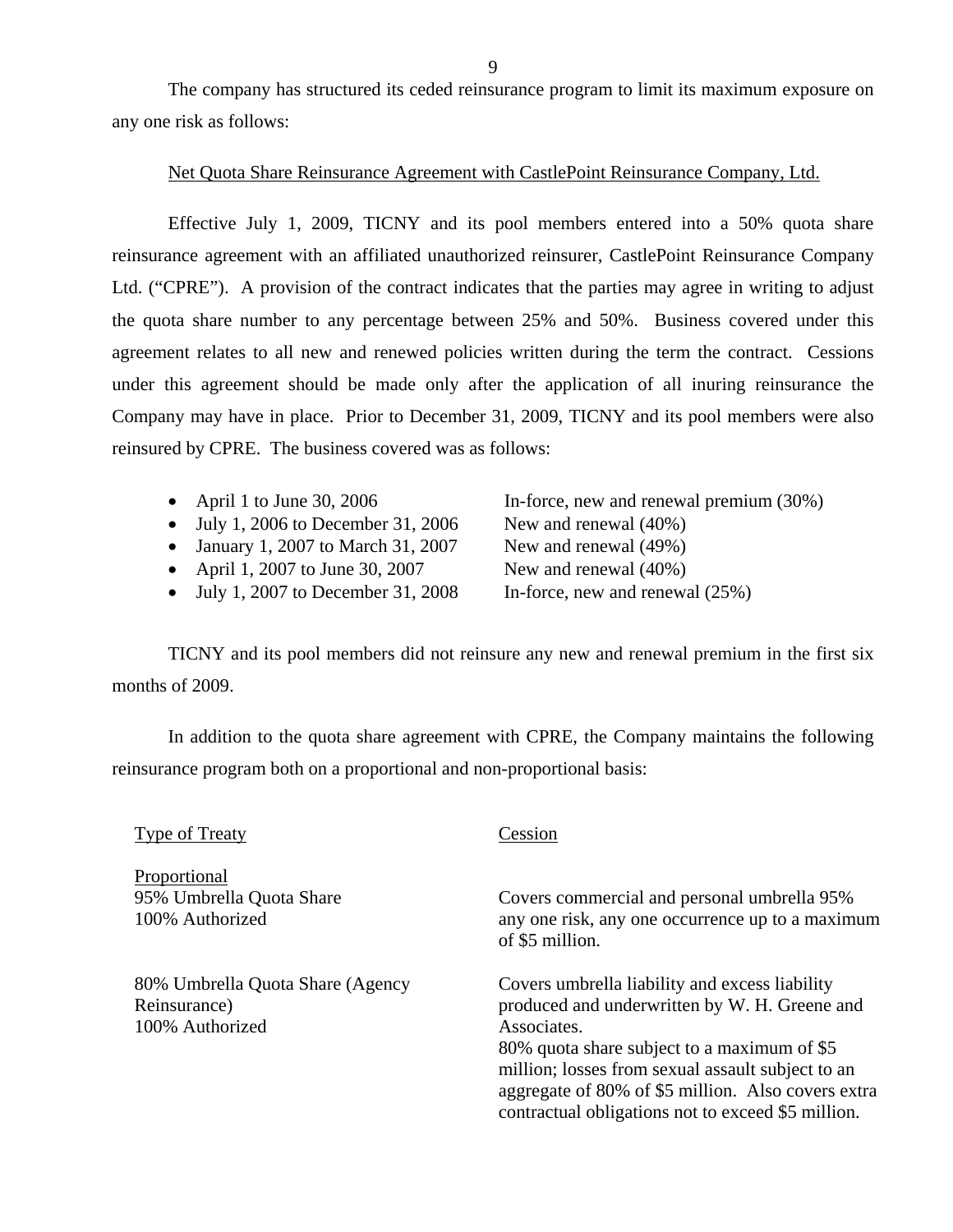#### Type of Treaty

## Excess Agreement (Agency Reinsurance) 100% Authorized

#### 50% Liability Quota Share Reinsurance 75% Authorized

Equipment Breakdown Reinsurance 100% Authorized

#### Non-Proportional Excess of Loss

Multi-Line Excess of Loss 100% Authorized

Casualty Clash Excess of Loss ( 2 layers) 1<sup>st</sup> Clash 100% Authorized 2<sup>nd</sup> Clash 85% Authorized

Property Excess of Loss (3 layers)

Covers all policies assumed from State National Insurance that is underwritten by Tower Risk Management 1<sup>st</sup> Layer 95% Authorized 2<sup>nd</sup> Layer 91.28% Authorized 3<sup>rd</sup> Layer 81.5% Authorized

Workers' Compensation Excess of Loss

(4 layers) 1<sup>st</sup> Layer 80% Authorized 2<sup>nd</sup> Layer 85% Authorized 3<sup>rd</sup> Layer 90% Authorized 4<sup>th</sup> Layer 90% Authorized

10

# Cession

Covers umbrella liability and excess liability produced and underwritten by W. H. Greene and Associates.

\$5 million excess of \$5 million; losses from sexual assault subject to an aggregate of 80% of \$5 million. Also covers extra contractual obligations not to exceed \$5 million.

50% Quota Share of brokerage business classified by the Company as commercial multiple peril liability and other liability to a maximum of \$1 million.

100% Quota Share for equipment breakdown insurance.

\$1 million per risk/\$3 million each occurrence excess of \$1 million. (50% participation).

\$8 million excess of \$2 million. (100% participation).

\$28 million each risk/\$31 million aggregate, \$31 million for terrorism, \$6 million for ecommerce/cyber risk, excess of \$2 million.

\$38 million excess of \$2 million each occurrence. Reinsurers are liable for the limit of liability plus their proportional share of loss expenses subject to a maximum contribution to the loss of \$10 million any one employee, any one occurrence. The Reinsurers' limit of liability for terrorism losses would not exceed \$30 million.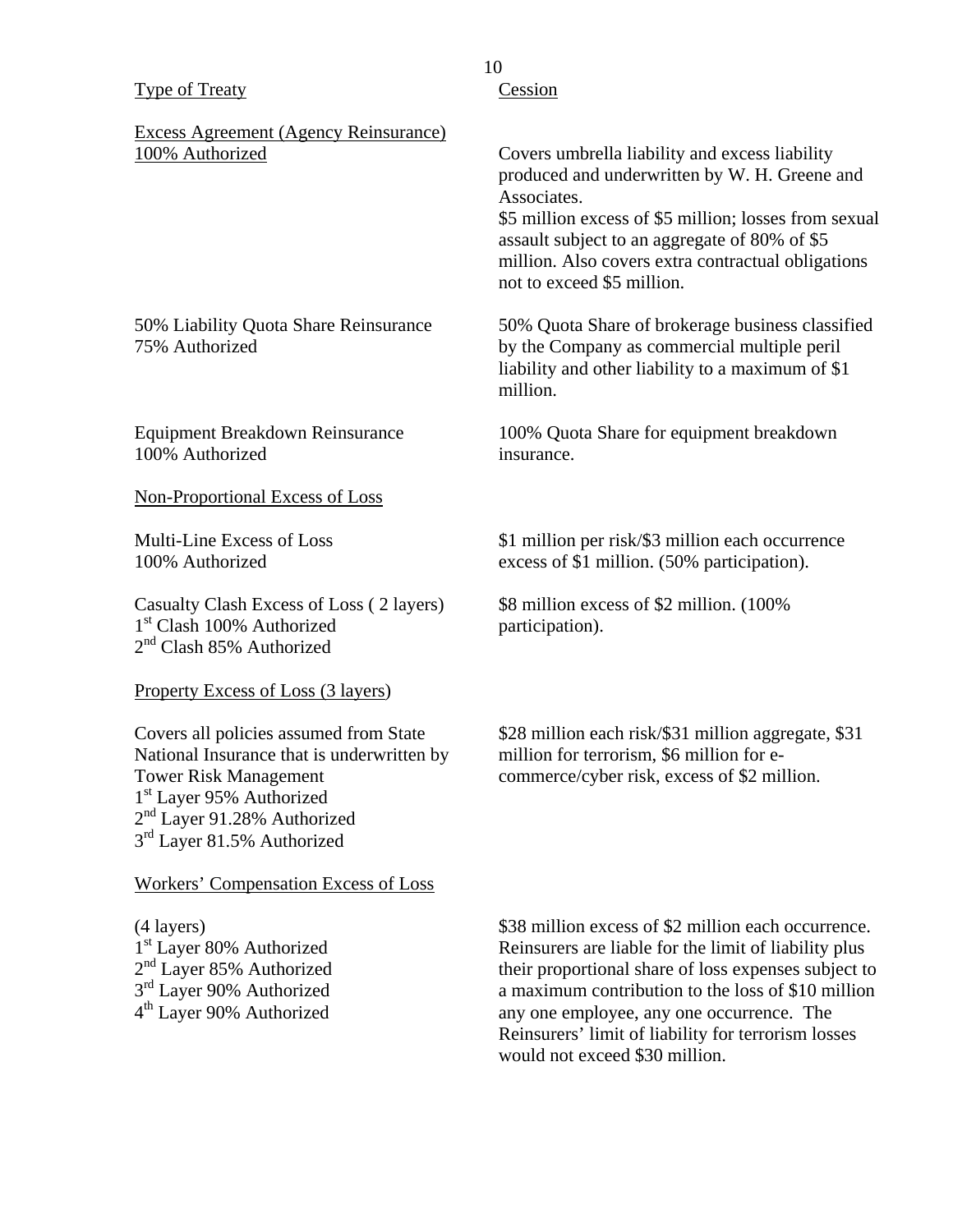| <b>Type of Treaty</b>                                                                                                                                                                                                         | Cession                                                                                                                                                                                                                     |
|-------------------------------------------------------------------------------------------------------------------------------------------------------------------------------------------------------------------------------|-----------------------------------------------------------------------------------------------------------------------------------------------------------------------------------------------------------------------------|
| Workers' Compensation Excess of Loss<br>(Agency Reinsurance) (3 layers)<br>1 <sup>st</sup> and 2 <sup>nd</sup> Layers 100% Authorized                                                                                         | Covers business underwritten on behalf of the<br>Company by Midwest General Agency.                                                                                                                                         |
| 3 <sup>rd</sup> Layer 90% Authorized                                                                                                                                                                                          | \$13 million excess of \$1 million any one loss<br>occurrence.<br>1 <sup>st</sup> Layer 50% placed.                                                                                                                         |
| Specialty Workers' Compensation Excess of<br>Loss (4 layers)<br>1 <sup>st</sup> Layer 60% Authorized<br>2 <sup>nd</sup> Layer 75% Authorized<br>1 <sup>st</sup> Cat Layer 55% Authorized<br>$2nd$ Cat Layer 72.5% Authorized  | Covers business classified by the Company as<br>Specialty Workers' Compensation.<br>\$24 million excess of \$1 million any one loss<br>occurrence.<br>All layers 100% placed in 2009.                                       |
| Inland Marine Excess of Loss (100%)<br>Authorized)                                                                                                                                                                            | Covers business written in conjunction with NBIS<br>Construction and Transportation Underwriters, Inc.<br>\$9.5 million each loss occurrence excess of \$500<br>thousand, not to exceed \$19 million any one<br>occurrence. |
| <b>Catastrophe Excess of Loss</b>                                                                                                                                                                                             |                                                                                                                                                                                                                             |
| Property Catastrophic Excess of Loss*<br>(4 layers)<br>1 <sup>st</sup> Layer 20.1% Authorized<br>2 <sup>nd</sup> Layer 20.8% Authorized<br>3 <sup>rd</sup> Layer 17.79% Authorized<br>4 <sup>th</sup> Layer 22.13% Authorized | \$575 million excess of \$75 million.<br>All layers are 100% placed in 2009.                                                                                                                                                |
| Florida Property Catastrophic Excess of Loss<br>(3 layers)<br>1 <sup>st</sup> Layer 75% Authorized                                                                                                                            | Covers business written through Tower Risk<br>Management.<br>\$30 million excess of \$5 million each and every                                                                                                              |
| 2 <sup>nd</sup> Layer 75.83% Authorized<br>3 <sup>rd</sup> Layer 70.87% Authorized                                                                                                                                            | loss occurrence.                                                                                                                                                                                                            |

11

\* Includes a 40% participation in Layer 1 and a 5% in Layer 4 by CastlePoint Reinsurance Company Ltd.

Reinsurance agreements with affiliates were reviewed for compliance with Article 15 of the New York Insurance Law. It was noted that all affiliated reinsurance agreements were filed with the Department pursuant to the provisions of Section 1505(d)(2) of the New York Insurance Law.

It is the Company's policy to obtain the appropriate collateral for its cessions to unauthorized reinsurers. Letters of credit and trust accounts obtained by the Company to take credit for cessions to unauthorized reinsurers were reviewed for compliance with Department Regulations 133 and 114, respectively. No exceptions were noted.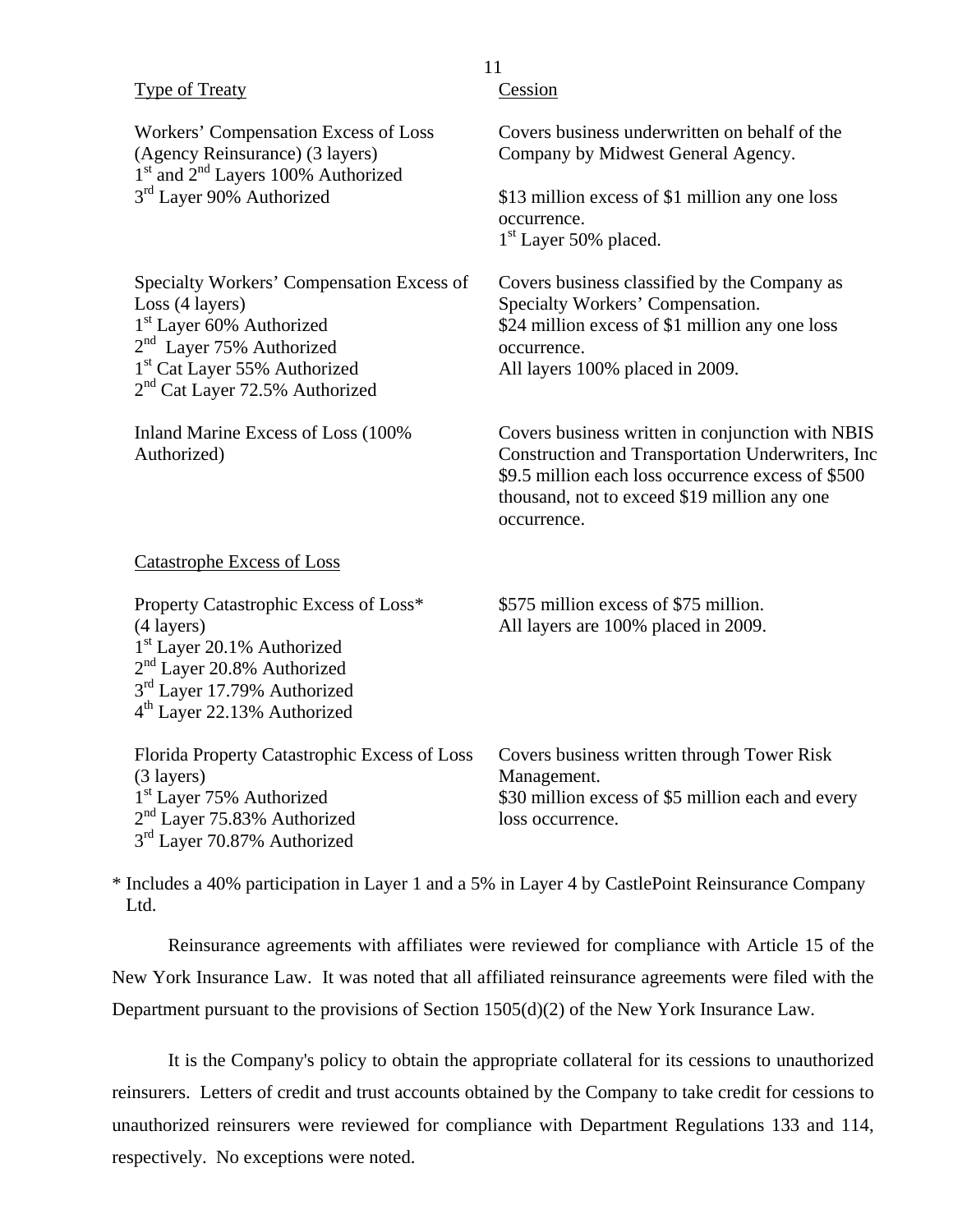<span id="page-13-0"></span>All ceded reinsurance agreements in effect as of the examination date were reviewed and found to contain the required clauses, including an insolvency clause meeting the requirements of Section 1308 of the New York Insurance Law.

Examination review of the Schedule F data reported by the Company in its filed annual statement was found to accurately reflect its reinsurance transactions. Additionally, management has represented that all material ceded reinsurance agreements transfer both underwriting and timing risk as set forth in SSAP No. 62. Representations were supported by appropriate risk transfer analyses and an attestation from the Company's chief executive officer pursuant to the NAIC Annual Statement Instructions. Additionally, examination review indicated that the Company was not a party to any finite reinsurance agreements. All ceded reinsurance agreements were accounted for utilizing reinsurance accounting as set forth in paragraph 8 of SSAP No. 62.

#### D. Holding Company System

The Company is 50% owned by CastlePoint Management Corporation and 50% by CastlePoint Reinsurance Company, Ltd. Both of these entities are ultimately owned by Tower Group, Inc., a holding company domiciled in the State of Delaware.

A review of the holding company registration statements filed with this Department indicated that such filings were complete and were filed in a timely manner pursuant to Article 15 of the New York Insurance Law and Department Regulation 52.

The following is a chart of the holding company system at December 31, 2009: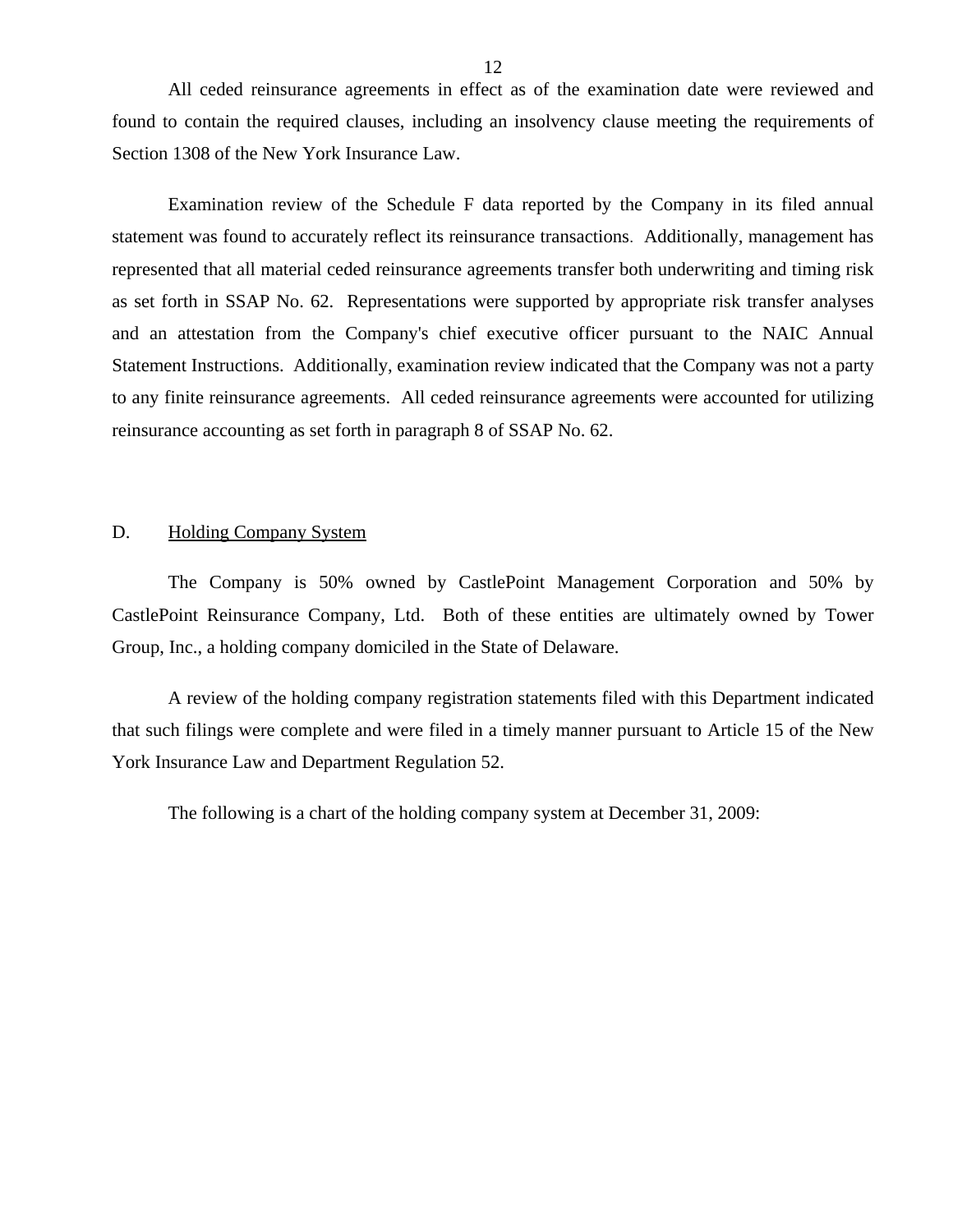

At December 31, 2009, the Company was party to the following agreements with other members of its holding company system:

#### Service and Expense Sharing Agreements

Effective January 1, 2007, the Company entered into a service and expense agreement with CastlePoint Management Corp. ("CPM") and Tower Insurance Company of New York ("TICNY") to jointly share in the underwriting and claims expenses as well as sharing any profits and losses from rendering services to third parties. According to the terms of the agreement, the following services would be provided or received by either the Company, CMP or TICNY: underwriting and marketing; policy issuance, billing, and collection; state filing and regulatory compliance; loss prevention, premium audit; claims services; administrative services such as human resources, IT and facilities. The agreement was amended to add that all underwriting and claims services provided to the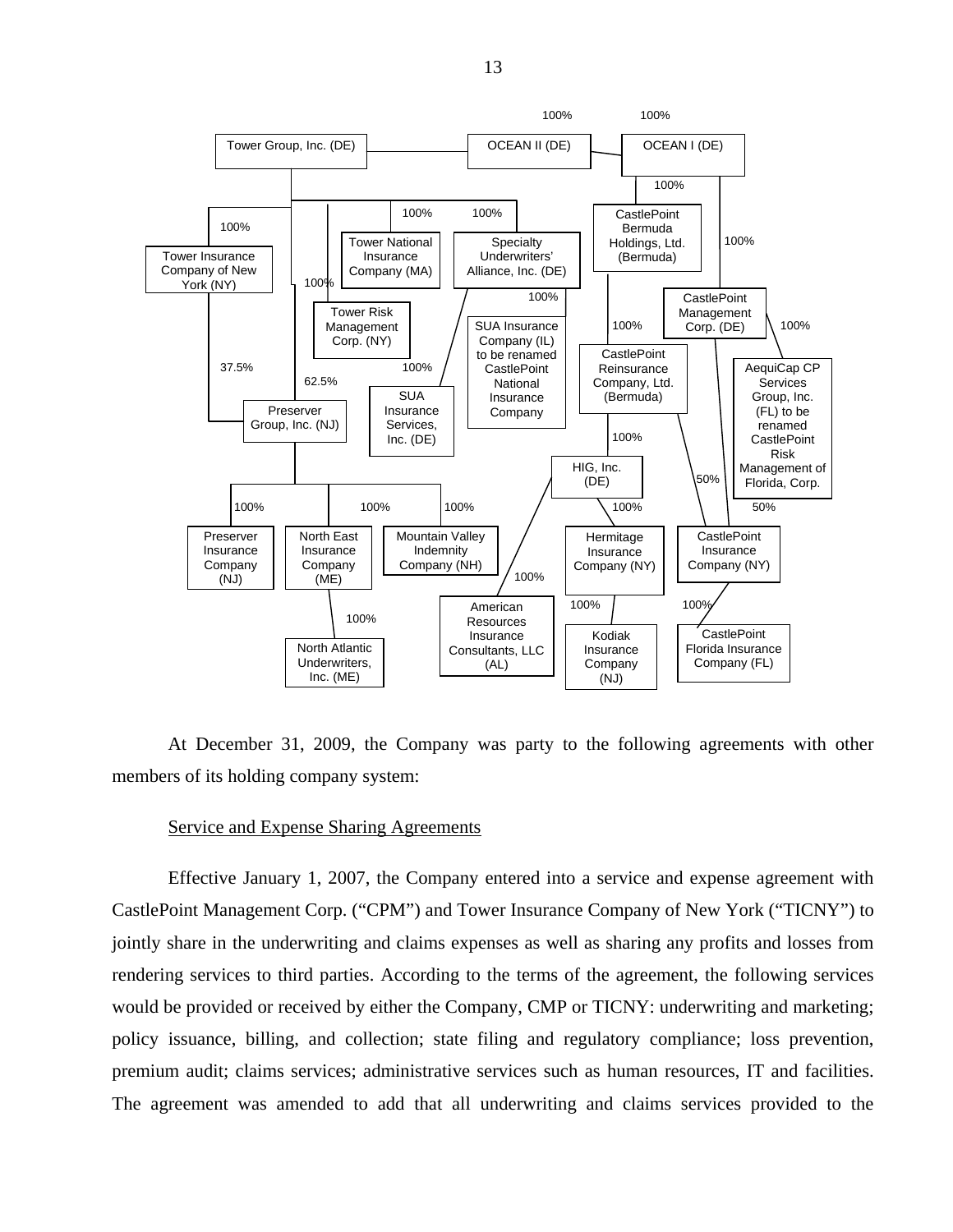Company are to be based upon the written criteria, standards and guidelines of the Company. The agreement and the subsequent amendment were non-disapproved by the Department.

It is noted that the Company was not in compliance with Article 2, Section 2.03 (a) of this agreement. This section calls for monthly submissions by TICNY of detailed written estimates of the amounts owed for services and that payments based on those estimates should be made within 15 days following receipt of such estimates. It is recommended that the Company and the participating entities follow the provisions of the agreement as filed pursuant to Section  $1505(d)(3)$  of the New York Insurance Law.

### E. Significant Operating Ratios

The following ratios have been computed as of December 31, 2009, based upon the results of this examination:

| Net premiums written to surplus as regards policyholders                               | 110\% |
|----------------------------------------------------------------------------------------|-------|
| Liabilities to liquid assets (cash and invested assets less investments in affiliates) | 97%   |
| Premiums in course of collection to surplus as regards policyholders                   | 23%   |

All of the above ratios fall within the benchmark ranges set forth in the Insurance Regulatory Information System of the National Association of Insurance Commissioners.

The underwriting ratios presented below are on an earned/incurred basis and encompass the three year period covered by this examination:

|                                              | Amounts       | Ratios  |
|----------------------------------------------|---------------|---------|
| Losses and loss adjustment expenses incurred | \$158,260,692 | 60.16%  |
| Other underwriting expenses incurred         | 123,299,611   | 46.87   |
| Net underwriting loss                        | (18,508,838)  | (7.04)  |
| Premiums earned                              | \$263,051,465 | 100.00% |

#### F. Accounts and Records

During the review of the Company's premiums billing and collection business function, it was noted that the Company had identified certain un-reconciled differences in the premiums receivable account. The Company has taken steps to resolve this deficiency but it has not yet been able to fully resolve it. It is recommended that the Company continue its remediation efforts in reconciling its premiums receivables.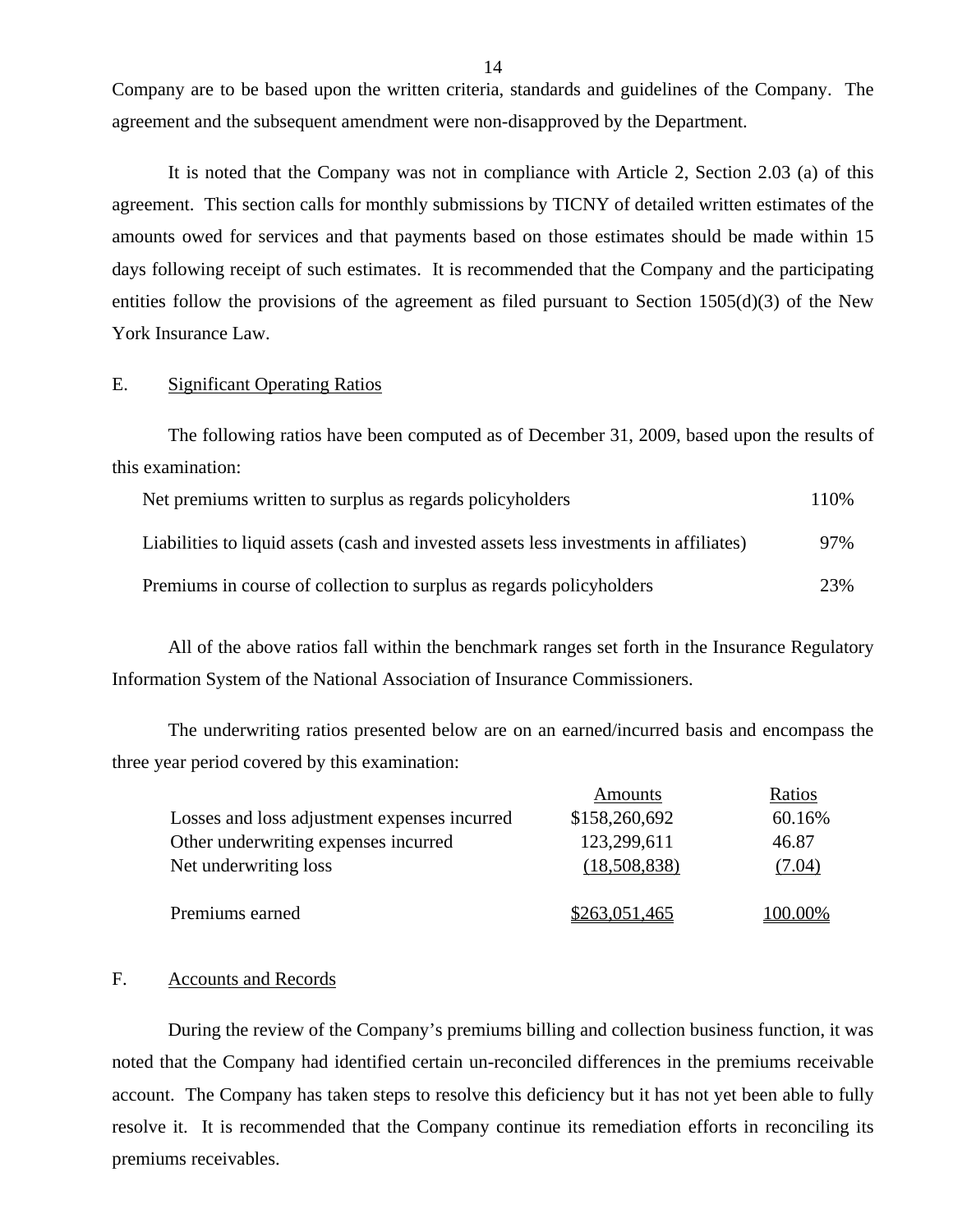# **3. FINANCIAL STATEMENTS**

# A Balance Sheet

The following shows the assets, liabilities and surplus as regards policyholders as of December 31, 2009 as determined by this examination and as reported by the Company:

| Assets                                               |               | <b>Assets Not</b> | Net Admitted  |
|------------------------------------------------------|---------------|-------------------|---------------|
|                                                      | <u>Assets</u> | Admitted          | <b>Assets</b> |
| <b>Bonds</b>                                         | \$217,790,554 | \$<br>$\Omega$    | \$217,790,554 |
| Preferred stocks                                     | 20,606,910    | 0                 | 20,606,910    |
| Common stocks                                        | 9,293,826     | 0                 | 9,293,826     |
| Cash, cash equivalents and short-term investments    | 17,331,898    | 0                 | 17,331,898    |
| Receivable for securities                            | 75            | $\boldsymbol{0}$  | 75            |
| Investment income due and accrued                    | 2,984,059     | $\theta$          | 2,984,059     |
| Uncollected premiums and agents' balances in the     |               |                   |               |
| course of collection                                 | 24,781,242    | 1,329,288         | 23,451,954    |
| Deferred premiums, agents' balances and installments |               |                   |               |
| booked but deferred and not yet due                  | 21,358,880    | $\Omega$          | 21,358,880    |
| Accrued retrospective premiums                       | 498,975       | $\Omega$          | 498,975       |
| Amounts recoverable from reinsurers                  | 45,530,076    | 0                 | 45,530,076    |
| Other amounts receivable under reinsurance contracts | 5,586,920     | 0                 | 5,586,920     |
| Net deferred tax asset                               | 13,815,836    | 3,122,612         | 10,693,224    |
| Miscellaneous receivable                             | 786,033       | 574,345           | 211,688       |
| <b>Advances to TPAs</b>                              | 750,973       | 0                 | 750,973       |
| Receivable from residual markets                     | 532,616       | 3,101             | 529,515       |
| Prepaid expenses                                     | 132,511       | 132,511           |               |
| Retroactive reinsurance loss recoverable             | 5,051         | 0                 | 5,051         |
| <b>Total</b> assets                                  | \$381,786,435 | \$5,161,857       | \$376,624,578 |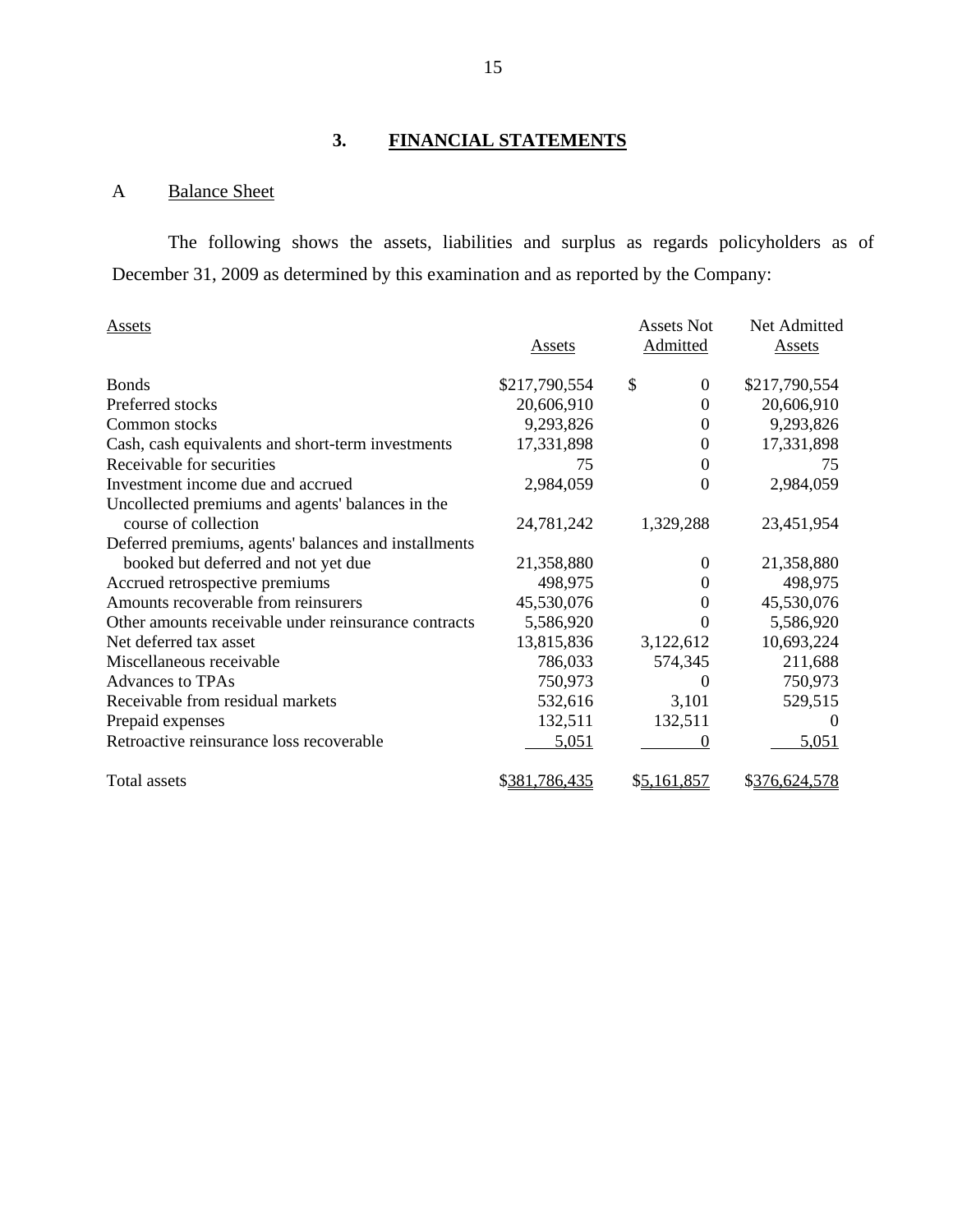### Liabilities, Surplus and Other Funds

| Liabilities                                                           |              |               |
|-----------------------------------------------------------------------|--------------|---------------|
| Losses                                                                |              | \$89,978,217  |
| Reinsurance payable on paid losses and loss adjustment expenses       |              | 14,970,586    |
| Loss adjustment expenses                                              |              | 20,953,762    |
| Commissions payable, contingent commissions and other similar         |              |               |
| charges                                                               |              | 1,151,842     |
| Other expenses (excluding taxes, licenses and fees)                   |              | 2,607,686     |
| Taxes, licenses and fees (excluding federal and foreign income taxes) |              | 229,120       |
| Current federal and foreign income taxes                              |              | 1,112,713     |
| Unearned premiums                                                     |              | 54, 157, 136  |
| Advance premium                                                       |              | 1,357,046     |
| Ceded reinsurance premiums payable (net of ceding commissions)        |              | 23,417,130    |
| Funds held by company under reinsurance treaties                      |              | 2,197,944     |
| Amounts withheld or retained by company for account of others         |              | 12,934        |
| Payable to parent, subsidiaries and affiliates                        |              | 56,478,460    |
| Premium collateral & loss fund deposit                                |              | 2,107,379     |
| Workers' compensation assessment payable                              |              | 2,019,308     |
| State income tax payable                                              |              | 476,163       |
| Miscellaneous liabilities                                             |              | 151,489       |
| <b>Total liabilities</b>                                              |              | \$273,378,915 |
| <b>Surplus and Other Funds</b>                                        |              |               |
| Effect of adoption of SSAP No. 10R                                    | \$2,643,791  |               |
| Common capital stock                                                  | 4,000,000    |               |
| Gross paid in and contributed surplus                                 | 114,470,619  |               |
| Unassigned funds (surplus)                                            | (17,868,746) |               |
| Surplus as regards policyholders                                      |              | 103,245,664   |
| Total liabilities, surplus and other funds                            |              | \$376,624,579 |

NOTE: The Internal Revenue Service has not yet begun to audit tax returns covering tax years 2007 through 2009. The examiner is unaware of any potential exposure of the Company to any tax assessment and no liability has been established herein relative to such contingency.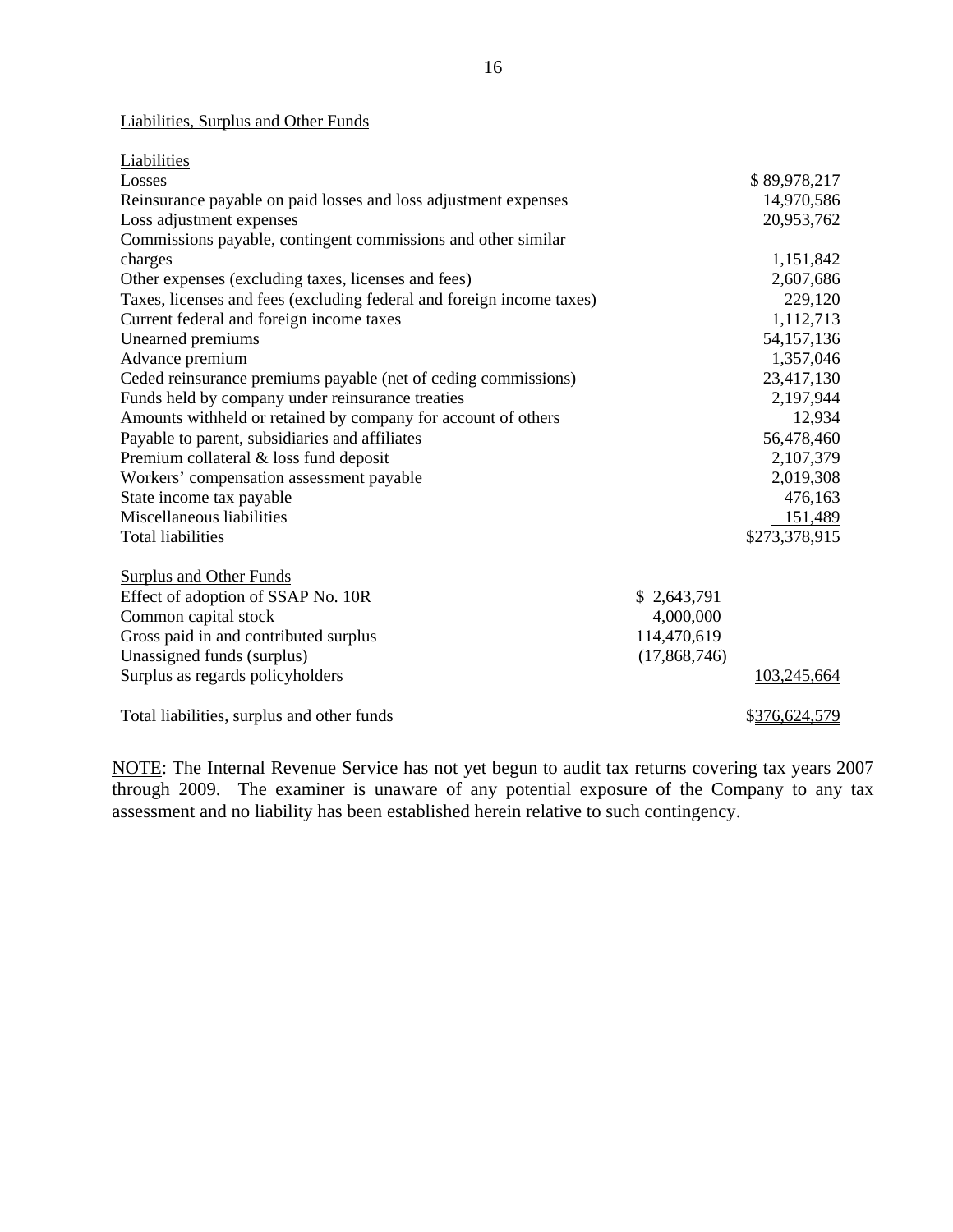# B. Statement of Income

Surplus as regards policyholders increased \$94,820,887 during the three-year examination period January 1, 2007 through December 31, 2009, detailed as follows:

| <b>Underwriting Income</b>                                                                                                                                                               |                                                     |                 |
|------------------------------------------------------------------------------------------------------------------------------------------------------------------------------------------|-----------------------------------------------------|-----------------|
| Premiums earned                                                                                                                                                                          |                                                     | \$263,051,465   |
| Deductions:<br>Losses incurred<br>Loss adjustment expenses incurred<br>Other underwriting expenses incurred                                                                              | \$120,120,489<br>38,140,203<br>123,299,611          |                 |
| Total underwriting deductions                                                                                                                                                            |                                                     | 281,560,303     |
| Net underwriting gain or (loss)                                                                                                                                                          |                                                     | \$ (18,508,838) |
| <b>Investment Income</b>                                                                                                                                                                 |                                                     |                 |
| Net investment income earned<br>Net realized capital gain                                                                                                                                | \$21,091,528<br>(14,993,602)                        |                 |
| Net investment gain or (loss)                                                                                                                                                            |                                                     | 6,097,926       |
| Other Income                                                                                                                                                                             |                                                     |                 |
| Net gain or (loss) from agents' or premium balances charged off<br>Finance and service charges not included in premiums<br>Retroactive reinsurance and interest on funds held by Company | $\mathbb{S}$<br>(554, 251)<br>461,348<br>(145, 942) |                 |
| Total other income                                                                                                                                                                       |                                                     | (238, 845)      |
| Net income after dividends to policyholders but before federal<br>and foreign income taxes                                                                                               |                                                     | \$(12,649,757)  |
| Federal and foreign income taxes incurred                                                                                                                                                |                                                     | 11,252,664      |
| Net income                                                                                                                                                                               |                                                     | \$ (23,902,421) |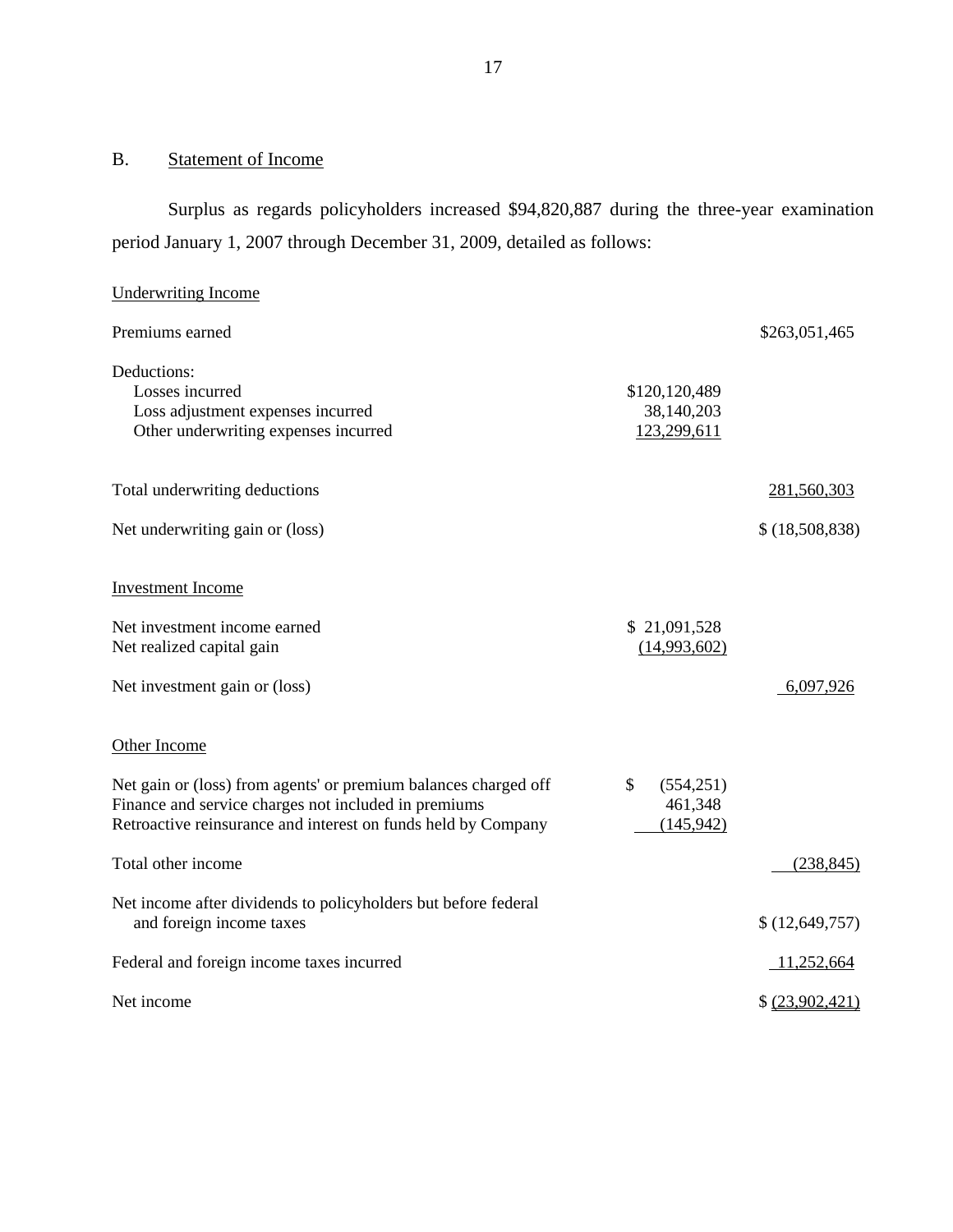| examination as of December 31, 2006             |                            |                             | \$<br>8,424,777 |
|-------------------------------------------------|----------------------------|-----------------------------|-----------------|
|                                                 | Gains in<br><b>Surplus</b> | Losses in<br><b>Surplus</b> |                 |
| Net loss                                        |                            | \$23,902,421                |                 |
| Net transfers (to) from protected cell accounts |                            |                             |                 |
| Net unrealized capital gains or (losses)        |                            | 1,977,758                   |                 |
| Change in net deferred income tax               | \$14,110,332               |                             |                 |
| Change in nonadmitted assets                    |                            | 7,805,648                   |                 |
| Surplus adjustments paid in                     | 111,752,591                |                             |                 |
| Effect of adoption of SSAP No. 10R              | 2,643,791                  | $\Omega$                    |                 |
| Total gains and losses                          | \$128,506,714              | \$33,685,827                |                 |
| Net increase (decrease) in surplus              |                            |                             | 94,820,887      |
| Surplus as regards policyholders per report on  |                            |                             |                 |
| examination as of December 31, 2009             |                            |                             | \$103,245,664   |

## **4. LOSSES AND LOSS ADJUSTMENT EXPENSES**

The examination liability for the captioned items of \$110,931,979 is the same as reported by the Company as of December 31, 2009. The examination analysis was conducted in accordance with generally accepted actuarial principles and practices and was based on statistical information contained in the Company's internal records and in its filed annual statements.

#### **5. COMPLIANCE WITH PRIOR REPORT ON EXAMINATION**

The prior report on examination contained three recommendations as follows (page numbers refer to the prior report):

#### ITEM PAGE NO.

8

#### A. Holding Company System

Surplus as regards policyholders per report on

It is recommended that the Company finalize a written tax allocation agreement with its parent or any member in its holding company system and file it with the Department pursuant to Department Circular Letter No. 33 (1979).

The Company has complied with this recommendation.

18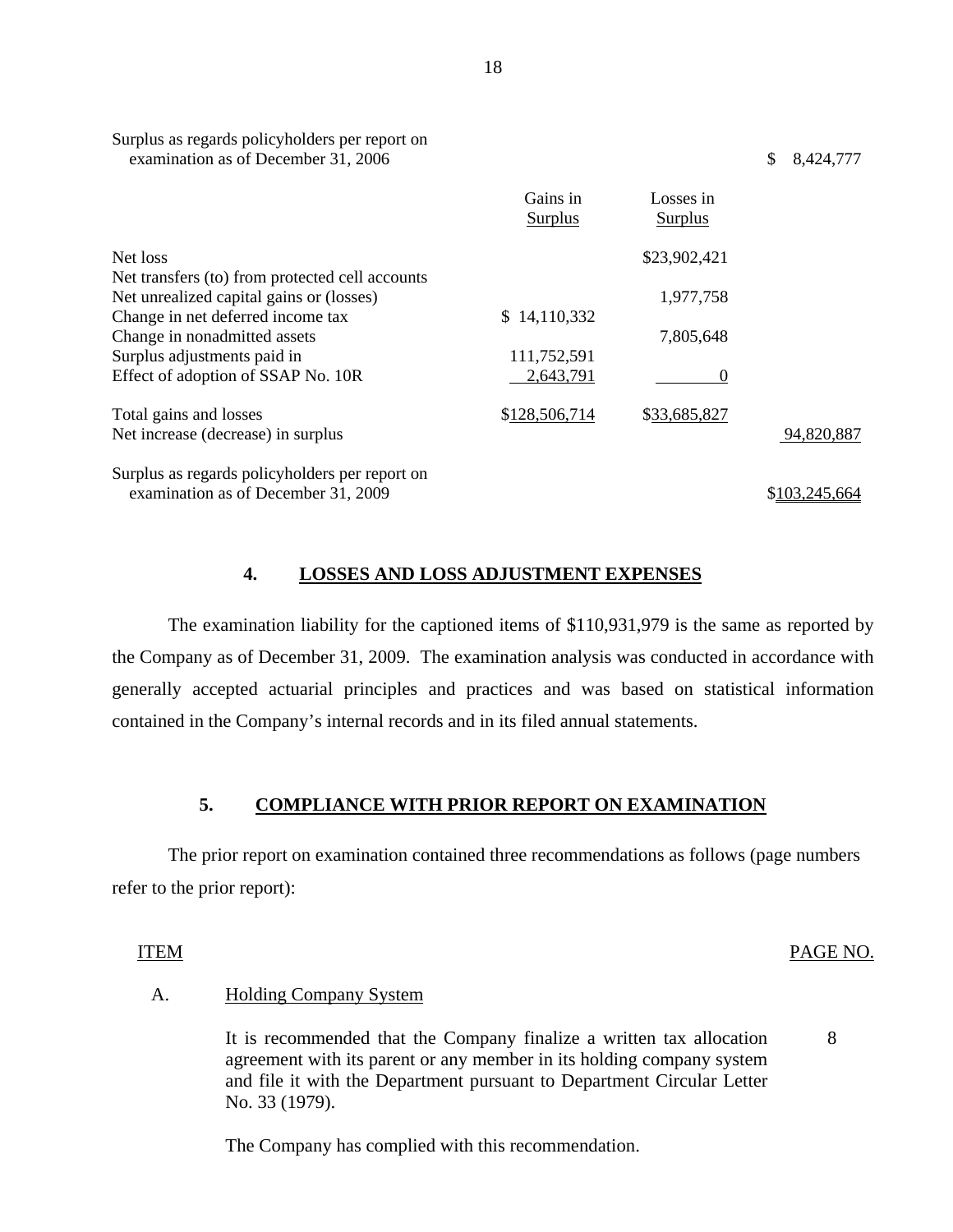8

<span id="page-20-0"></span>It is recommended that the Company draft and file a business service agreement with the Department pursuant to Section 1505 of the New York Insurance Law.

The Company has complied with this recommendation.

B. Accounts and Records

> It is recommended that the Company adhere to the NAIC Annual Statement Instructions by classifying balance sheet items under their proper line items and completing all required schedules. 9

The Company has complied with this recommendation.

#### **6. SUMMARY OF COMMENTS AND RECOMMENDATIONS**

#### ITEM

#### PAGE NO.

#### A. **Management**

It is recommended that the Company convene regularly scheduled quarterly meetings of its board of directors as stated in its by-laws and maintain complete minutes of such proceedings. 5

#### B. Holding Company System

It is recommended that the Company and the participating entities follow the provisions of the agreement as filed pursuant to Section 1505(d)(3) of the New York Insurance Law. 14

C. Accounts and Records

> It is recommended that the Company continue its remediation efforts in reconciling its premiums receivables. 14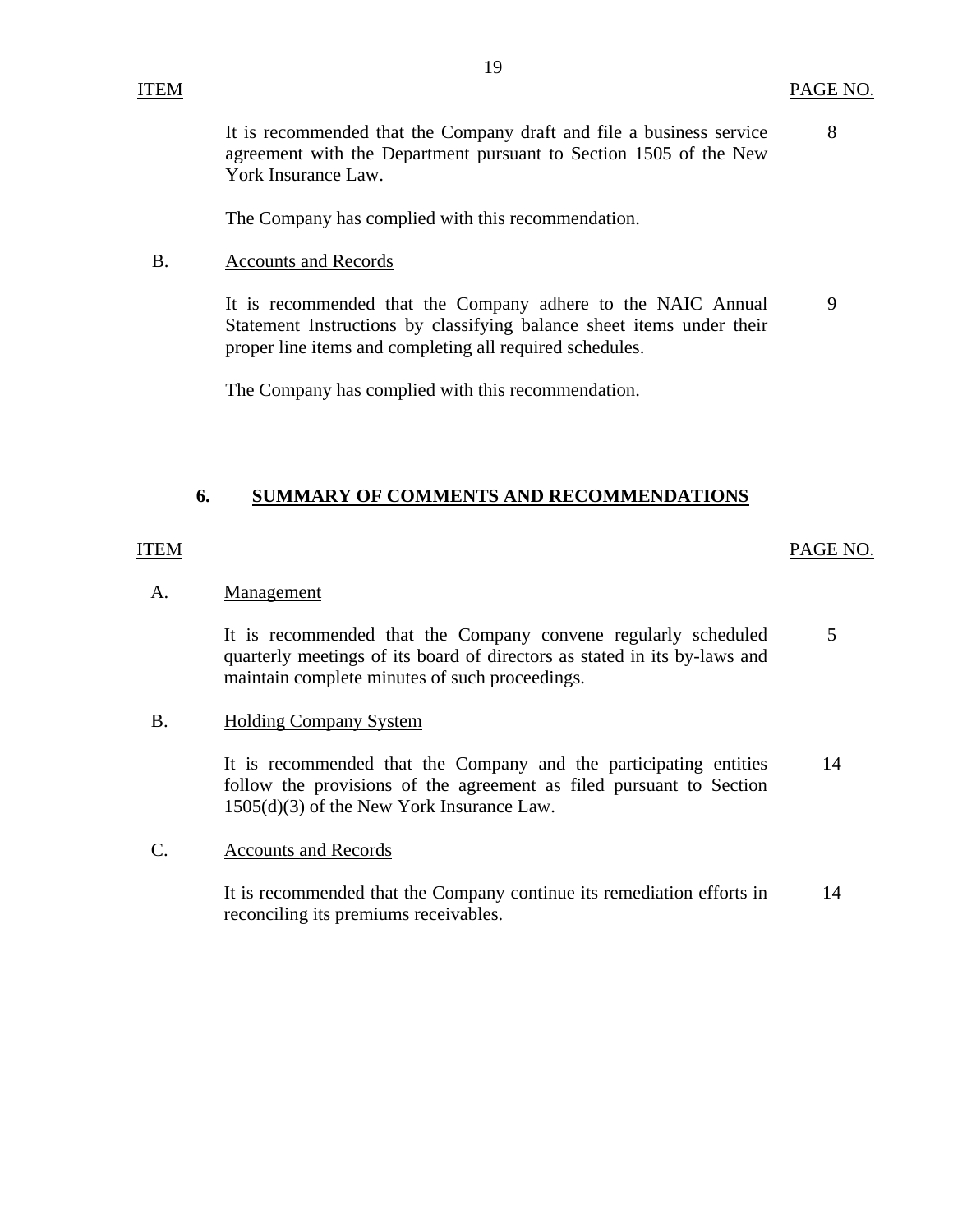Respectfully submitted,

 $/S/$ 

 Glenda Gallardo, CFE Associate Insurance Examiner

# STATE OF NEW YORK ) )ss: COUNTY OF NEW YORK )

GLENDA GALLARDO, being duly sworn, deposes and says that the foregoing report, subscribed by

her, is true to the best of her knowledge and belief.

 $\sqrt{s/}$ 

Glenda Gallardo

Subscribed and sworn to before me

this  $\qquad \qquad \text{day of} \qquad \qquad 2011$